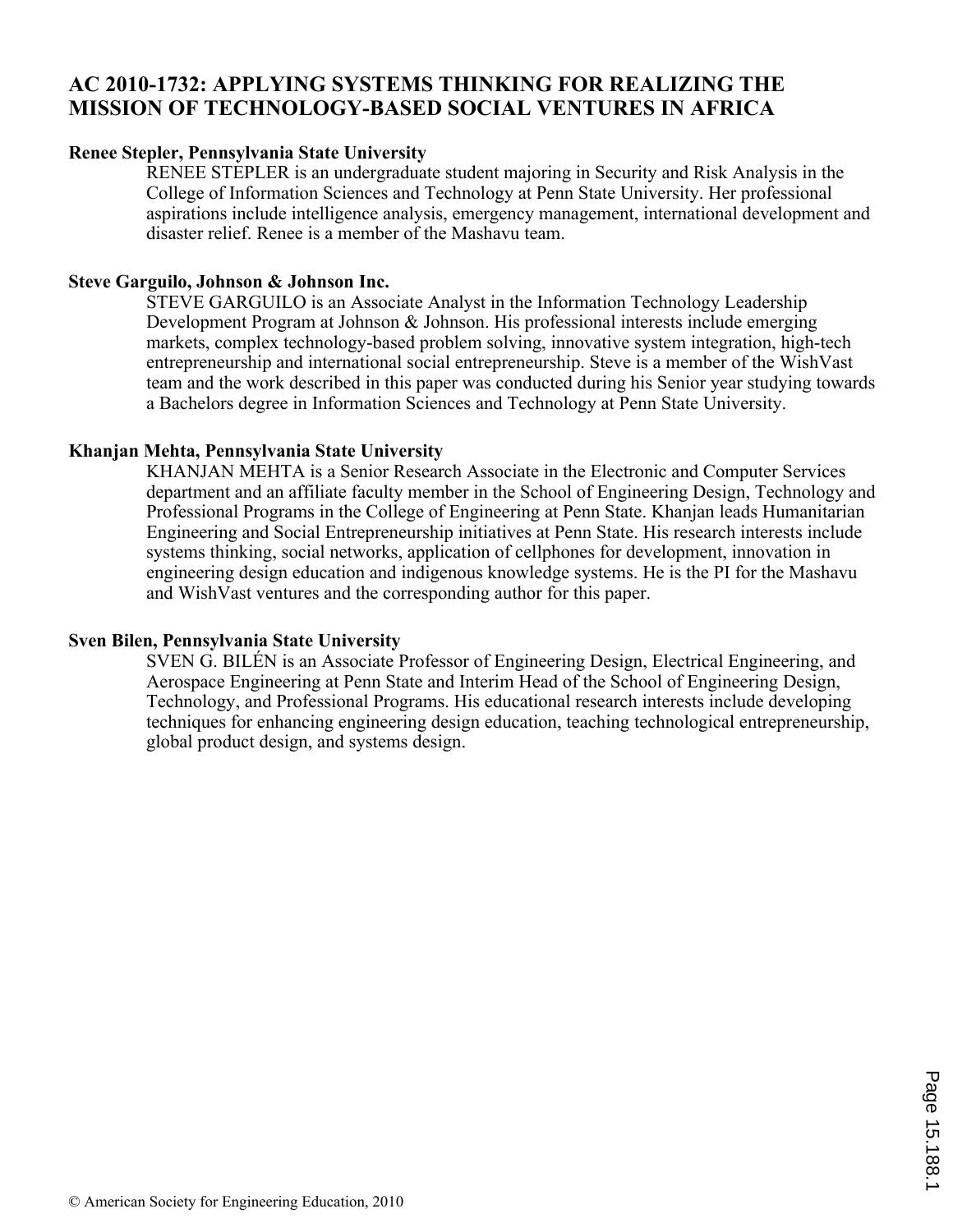# **Applying Systems Thinking for Realizing the Mission of Technology-based Social Ventures in Africa**

#### **Abstract**

There are many university initiatives that focus on technology-based solutions to address the needs of marginalized communities. The technology-based solutions are intended to be economically and socially sustainable. These endeavors are usually well-meaning, creatively designed, and enthusiastically deployed, but do not achieve the sustainable impact envisioned at the outset of the projects. To addresses these shortcomings, at The Pennsylvania State University we are applying three key tenets of systems thinking to our humanitarian engineering and social entrepreneurial ventures: 1) employing regulation via feedback to ensure that the system is actually working; 2) defining systems by their interactions and their parts; and 3) understanding that systems exhibit multi-finality. The concept of multi-finality refers to (designing) a system where the individual actors (inputs), the subsystems, and their interactions, all meet their own goals while the system as a whole also meets its goals. In this paper, we lay the framework for the application of specific systems thinking concepts to increase the probability of success of global development ventures. We provide simple yet compelling examples from two different ventures to illustrate the power of systems thinking to train innovative problem-solvers and increase the probability of success of technology-based social entrepreneurial ventures in Africa.

#### **Introduction: Need for Systems Thinking**

There are many university initiatives that focus on technology-based solutions to address the needs of marginalized communities—the poor, the underserved, i.e., those at the "Base of the Pyramid". The technology-based solutions are intended to be economically and socially sustainable. These endeavors are usually well-meaning, creatively designed, and enthusiastically deployed, but do not achieve the sustainable impact envisioned at the outset of the projects. On the macro scale, the history of development efforts to assist marginalized communities in a sustainable fashion has been fraught with peril. In 2004, the African Development Bank judged 78% of its funds disbursed were for projects that were not sustainable.<sup>1</sup> The Independent Evaluation Group (IEG), the World Bank's private sector arm, examined the performance of 627 projects under implementation between 1996 and 2006 and discovered that over 40% of all projects were unsuccessful at generating positive development results. It is even more distressing to learn that, when assessment of such projects is broadened to encompass a timeframe beyond the immediate completion of projects, the number of favorable assessments falls considerably.

Peter Senge<sup>2</sup> explains that "Systems thinking is a discipline for seeing wholes. It is a framework for seeing interrelationships rather than things, for seeing patterns of change rather than static 'snapshots'...Today systems thinking is needed more than ever because we are becoming overwhelmed by complexity. Perhaps for the first time in history, humankind has the capacity to create far more information than anyone can absorb, to foster far greater interdependency than anyone can manage, and to accelerate change far faster than anyone's ability to keep pace."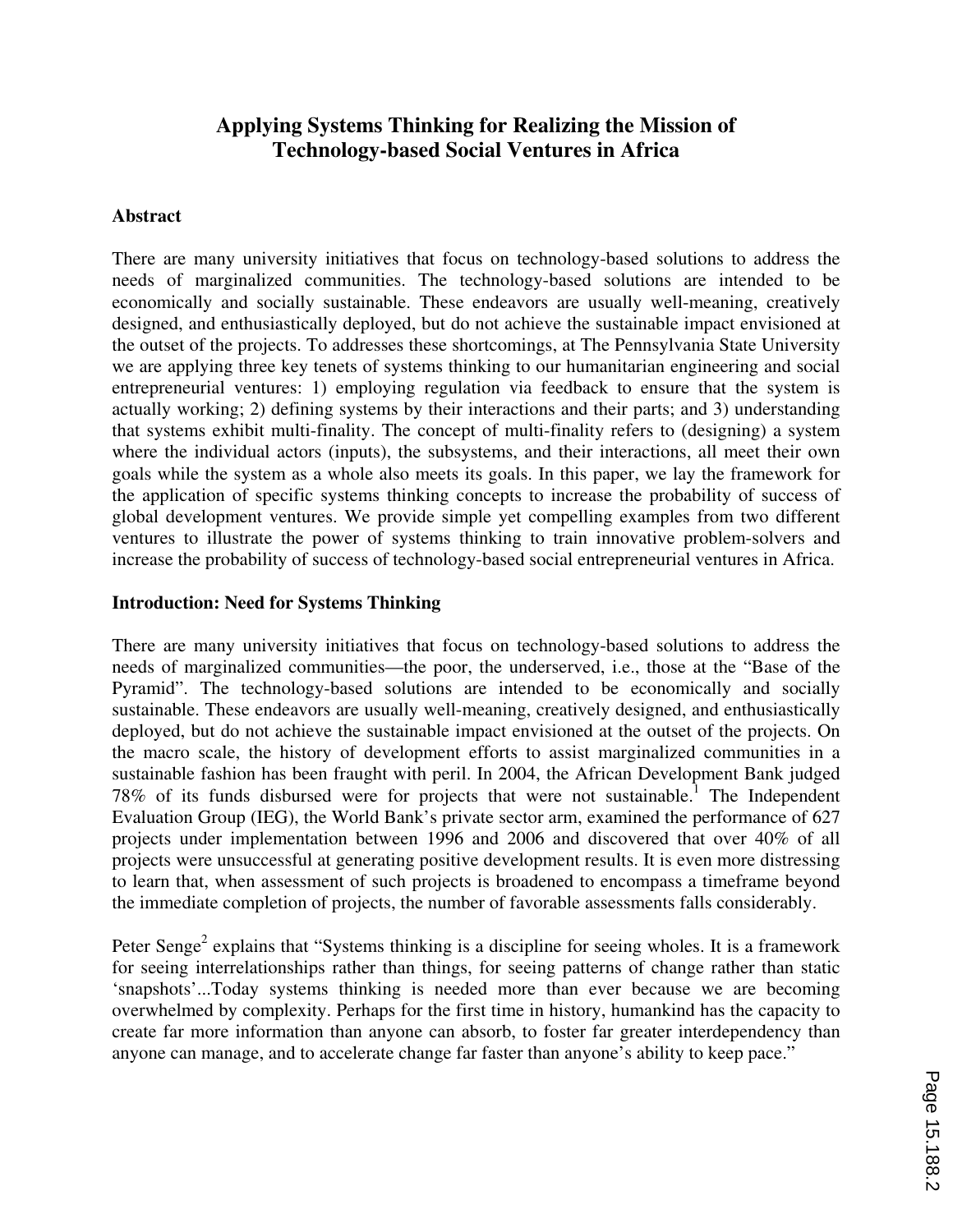Systems thinking offers insights on how external agencies can facilitate change and internal capacity development processes. It can help determine the optimal allocation of external resources and improve the impact of university and development agency initiatives. Systems thinking encourages a holistic view of development challenges. Areas targeted for intervention are looked at as part of a complex web of interconnected and interacting systems and subsystems. This forces attention on the larger picture and wider processes of change rather than concentrating on discrete outputs at the project level.<sup>3</sup> At the same time, systems thinking can help us avoid unintended consequences by making us aware of how they may be created by previously unrecognized feedback cycles or delays.

Entities as diverse as educational institutions, non-profits, private development organizations and charities, governments, and United Nations agencies are engaged in the global development arena. The "NGO mentality" is prevalent, and synergizing to affect larger social change in impoverished communities is not the norm.<sup>4</sup> Often times, there is no equity between the agencies and the communities that are going to benefit from the interventions. Projects where people do not have a sense of ownership in the solutions are less likely to succeed. Finding the optimal distribution of time, money, and sweat equity to be shared by the communities and partnering universities and organizations is critical to achieving sustainability.<sup>5</sup> The search for equilibrium in this extremely complex context necessitates a systems thinking approach.

#### **Introduction: Our Approach to the Praxis of Systems Thinking**

There is no uniform body of thinking related to systems thinking. We have developed our understanding of systems thinking after studying the works of pioneers like Peter Senge, Russell Ackoff, and Jamshid Gharajedaghi. Our team's experiences leading technology-based social ventures in East Africa over the last six years and myriad of philosophical discussions have helped us internalize the philosophies of systems thinking. We have developed simple methodologies to apply various tenets of systems thinking to make our ventures more realizable and sustainable. Sustainable solutions have four hallmarks: technologically appropriate, environmentally benign, socially acceptable, and economically sustainable.<sup>5</sup> We seek a balance between creating sustainable value for developing communities and educating the next generation of problem solvers who are capable of seeing the big picture, understanding how the larger systems of the world work (and do not work) together, and developing innovative solutions that meet the immediate needs of the users while empowering them over the longer term.

We are applying three key tenets of systems thinking to our ventures: 1) employing regulation, i.e., defining a closed-loop system with feedback to ensure that the system is actually working; 2) defining systems by their interactions and their parts; and 3) understanding that systems exhibit multi-finality. We are designing a closed-loop system where all the stakeholders truly understand their roles and have direct incentives to participate in the process and there are feedback mechanisms for accountability. The process and the user experience should be clear to the stakeholders and there should be specific checks and balances to ensure that the process is actually followed. Rewards for participation are based on the quality of the transactions. The concept of multi-finality (as interpreted by us) refers to (designing) a system where the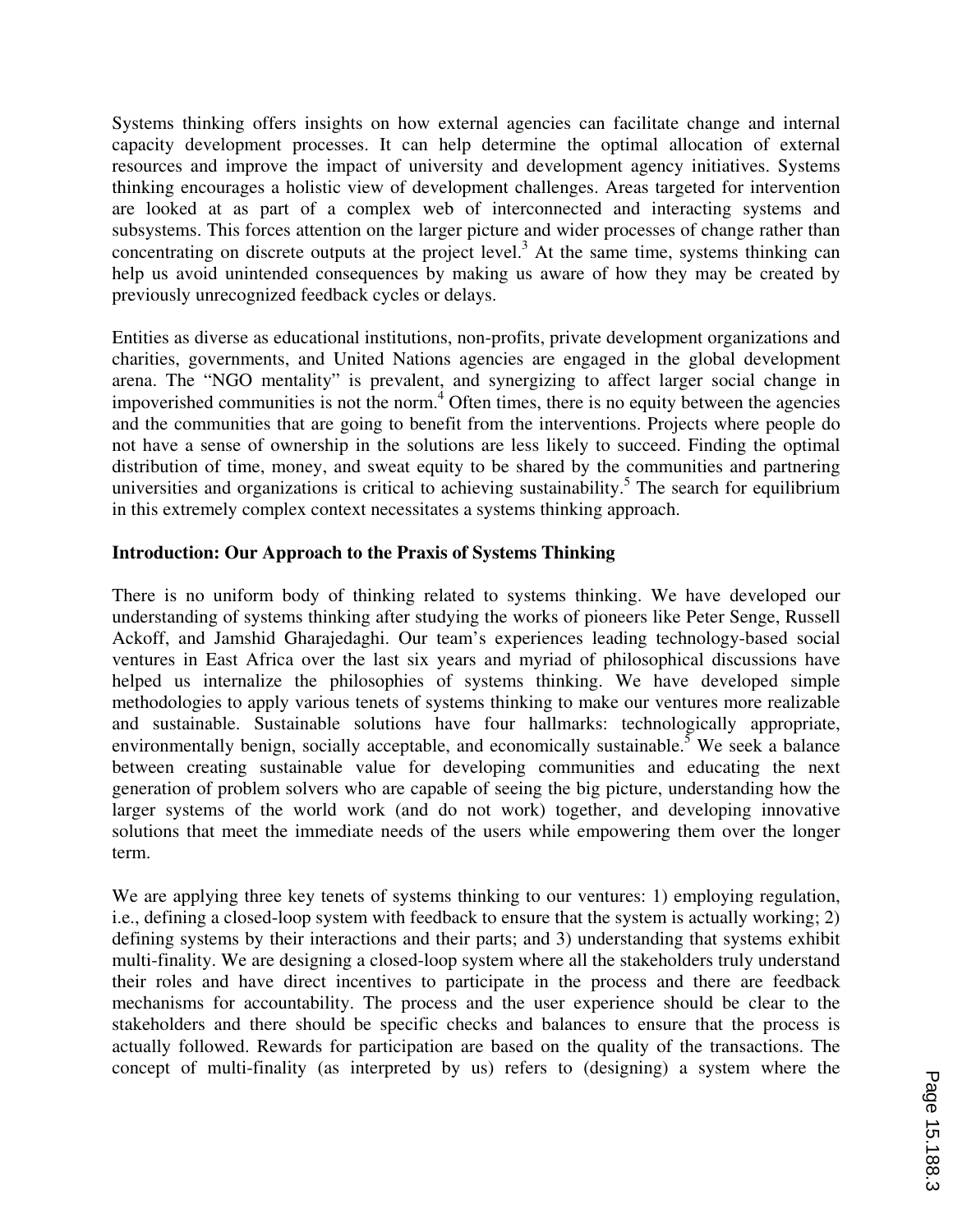individual actors (inputs), the subsystems, and their interactions all meet their own goals while the system as a whole also meets its goals.

In this paper, we lay the framework for the application of these systems thinking concepts to increase the probability of success of service-learning and global development ventures. We have provided examples of the application of the three tenets to the development of two complex technology-based social ventures in Kenya. The work described in this paper was conducted within the confines of a senior-level engineering design class that brought together twelve students from eleven majors across six colleges at The Pennsylvania State University.

The concept of systems thinking was presented to the students in a related seminar class on "Design for Developing Communities" within the context of the UN Millennium Development Goals (MDGs). The key point was that the MDGs are distinct yet intricately interconnected with solutions targeting one MDG typically affecting other MDGs, too. Examples related to the three tenets of systems thinking considered in this paper were discussed in class, after which the teams applied the concepts to their ventures with guidance from the course instructor. The most useful resource on systems thinking (besides the instructor) was the brief Wikipedia entry on systems thinking.<sup>6</sup> The next section of this paper discusses the two ventures in sufficient detail followed by the application of the systems thinking concepts for the design of these ventures.

### **Humanitarian Engineering and Social Entrepreneurship at Penn State**

The College of Engineering at Penn State has numerous ongoing humanitarian engineering and social entrepreneurship (HESE) initiatives.<sup>7</sup> The basic philosophy behind the initiatives is the convergence of concepts, disciplines, cultures, and countries towards a freer, fairer, friendlier, and more sustainable planet. HESE challenges students and faculty from across the campus to break down the barriers between their disciplines and truly collaborate to develop technologybased solutions to address the most compelling problems facing humanity today. The objective is to develop transformative social innovations and scalable business models to transform these technology solutions into sustainable and scalable ventures that enable and accelerate positive social change throughout the world.

HESE seeks the convergence of the tripartite university missions of teaching, research, and service (or outreach) to educate globally-engaged social problem solvers and to create sustainable value for developing communities, while generating and disseminating knowledge and lessons learned. The real-world context and focus on indigenous communities around the world fosters "inreach": the bringing back of knowledge, perspectives, problems, and solutions to inform, guide, and enrich the program. Subject matter experts from industry and the professional world, as well as local knowledge experts advise and mentor the students engaged in the various ventures and research initiatives. HESE has developed long-term relationships and work with industry, government, non-profit, faith-based, and UN partners spanning colleges, universities, countries, and continents. More than 300 students and over twenty faculty members representing almost all colleges at Penn State participated in various HESE initiatives in 2009.

A twelve-credit certificate program in Engineering and Community Engagement is offered to undergraduate students from all disciplines. The most important piece of the certificate program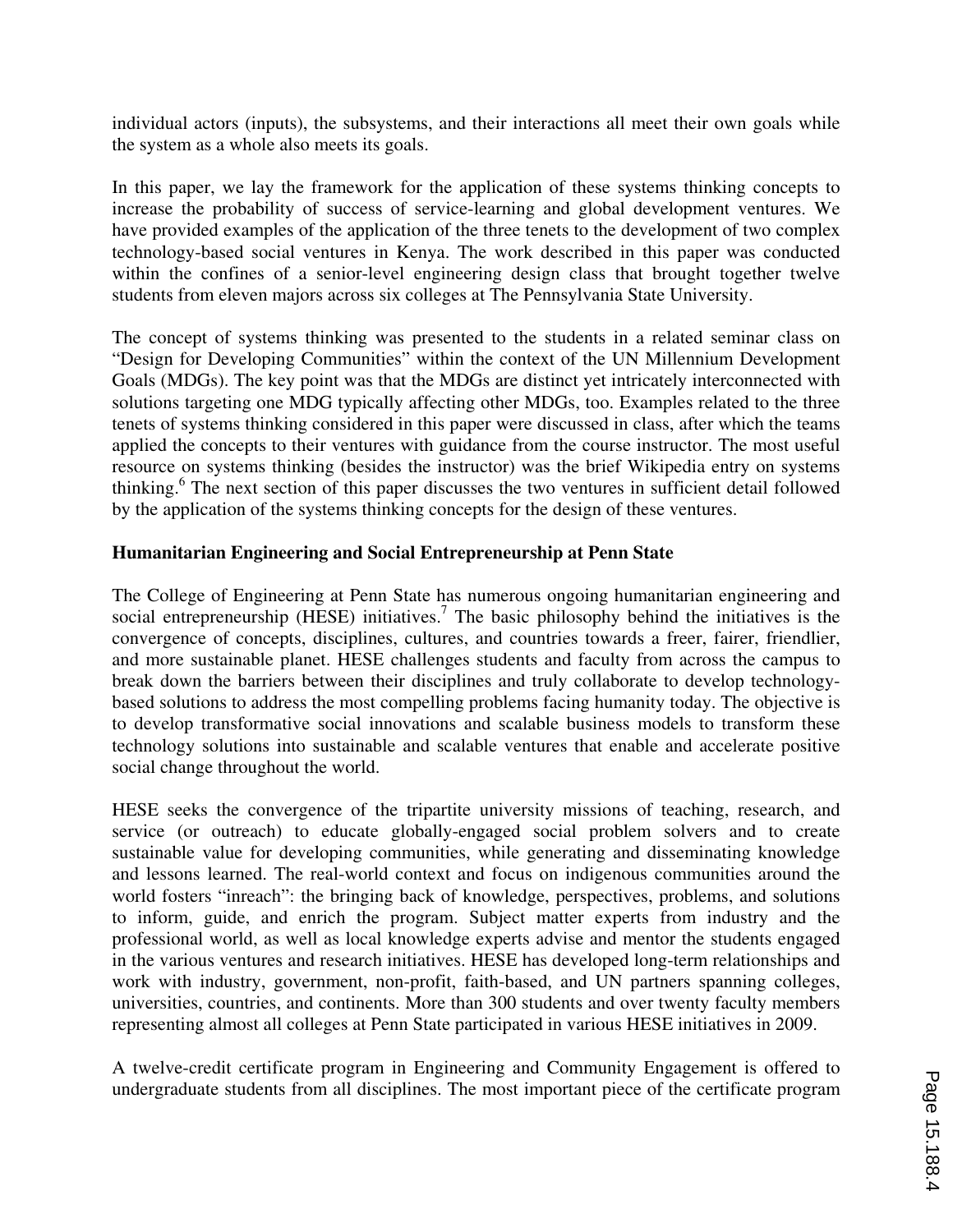is participation in a technology-based social venture that is integrated into academics by way of the "eplum" model of student engagement.<sup>8</sup> Systems thinking is emphasized in all the ventures and initiatives associated with HESE and applied where possible. The work described in this paper was conducted on two ongoing ventures in Kenya: a telemedicine system called Mashavu and a cell phone–based social networking system called WishVast. These ventures have been explained in detail in the next section.

## **Mashavu: Networked Health Solutions for the Developing World**

There is one doctor for every 50,000 people in East Africa compared to one doctor for every 390 people in the United States.<sup>9</sup> In East Africa, it costs a significant amount of time and money to consult a doctor—and the critical decision to even consult a doctor is often made too late leading to more severe health problems. Mashavu is a telemedicine system that enables medical professionals around the world to connect with patients in the developing world using modern technology and communications infrastructure.<sup>10</sup> Trained operators at Mashavu stations in developing communities collect essential medical information including weight, body temperature, lung capacity, blood pressure, photographs, stethoscope rhythms, and basic hygiene and nutrition information for each patient. We are designing ultra-inexpensive biomedical devices based on virtual instrumentation. Web servers aggregate this information from various Mashavu stations over a cell phone link and provide it on a web-based portal. Medical professionals can view the patient's information and respond to the patient and the nearest doctor(s) with their recommendations. Validation efforts prove that numerous entities are willing to purchase and operate Mashavu stations. They can charge customers a small fee, thereby making Mashavu economically sustainable and creating an additional revenue stream.<sup>11</sup> Additional income streams are created through the maintenance of the Mashavu system as well as the manufacturing and maintenance of the biomedical devices.

The over arching goals of Mashavu are:

- 1. Improved access to pre-primary healthcare,
- 2. Active community health education,
- 3. Socio-economic development through micro-enterprise, and
- 4. Transforming students (everywhere) into entrepreneurial global citizens.

The Mashavu team aims to:

- 1. Design, prototype, and test inexpensive computer-based biomedical devices (Mashavu station) and the networked system (Mashavu network);
- 2. Perform preliminary on-the-ground testing of the Mashavu stations, Mashavu network, and the business plan; and
- 3. Implement the system in a top-down manner and bottom-up manner and craft the final scale-up strategy based on lessons learned.

*Mashavu Teams:* The development of Mashavu is tightly integrated into academics through the eplum model of student engagement with a number of courses working on various aspects of the venture.<sup>8</sup> A one-credit seminar course grounds students enrolled in the various courses in the basics of humanitarian engineering, user-centered design for extreme affordability, social entrepreneurship, systems thinking, travel and fieldwork, and related issues. Project management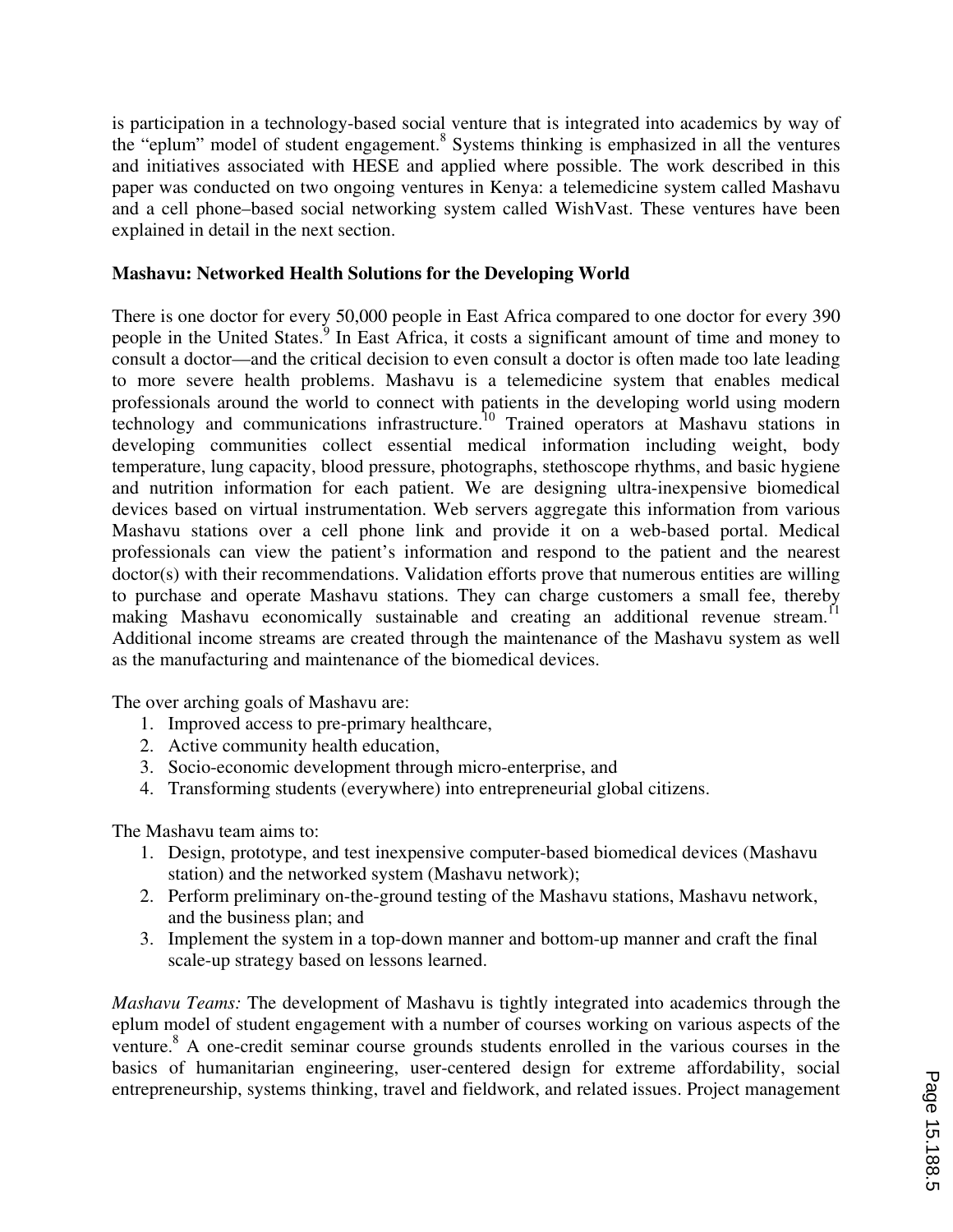meetings are held during the seminar class to ensure that students work together towards a common goal. As shown in Figure 1, the Mashavu core team forms the nucleus of the venture and is housed in a two-credit senior-level engineering design class with a number of other courses working on various aspects of the venture.



Figure 1: Teams working on the Mashavu venture

*Mashavu Core Team:* During the Spring 2009 semester, when the work discussed in this paper was conducted, 12 students from 11 majors across six colleges participated as members of the core team. These students were championing different aspects of the venture including kiosk design, website design, education, fun/entertainment, social harmony, instant gratification, and clinical encounter, as well as the legal team primarily who were tasked with the development of the code of ethics.

- **Kiosk Design**: Mashavu is a computer-based system and the kiosk design team was responsible for developing the software program that communicates with all the biomedical devices.
- **Website Design:** Design of the website that aggregates data from all the Mashavu kiosks and offers it on a secure site to the closest doctor as well as (consulting) international doctors.
- **Education:** Developed material that would be used to educate the users of Mashavu. These materials include information for the patient and operator as to how Mashavu works, as well as information for the patient on the measurements taken by the Mashavu system.
- **Fun/Entertainment:** Focused on making the system engaging and entertaining for each of the stakeholders.
- **Instant Gratification:** Determining and embedding incentives along each step in the Mashavu process for each of the stakeholders.
- **Social Harmony**: Examined how designs and programs within Mashavu would fit into East African society. How would things work with the social norms and power systems?
- **Clinical Encounter**: Ensure that a patient's visit would resemble a face-to-face visit with the doctor. Designed medical records that would reflect the information a doctor needs to do a proper evaluation.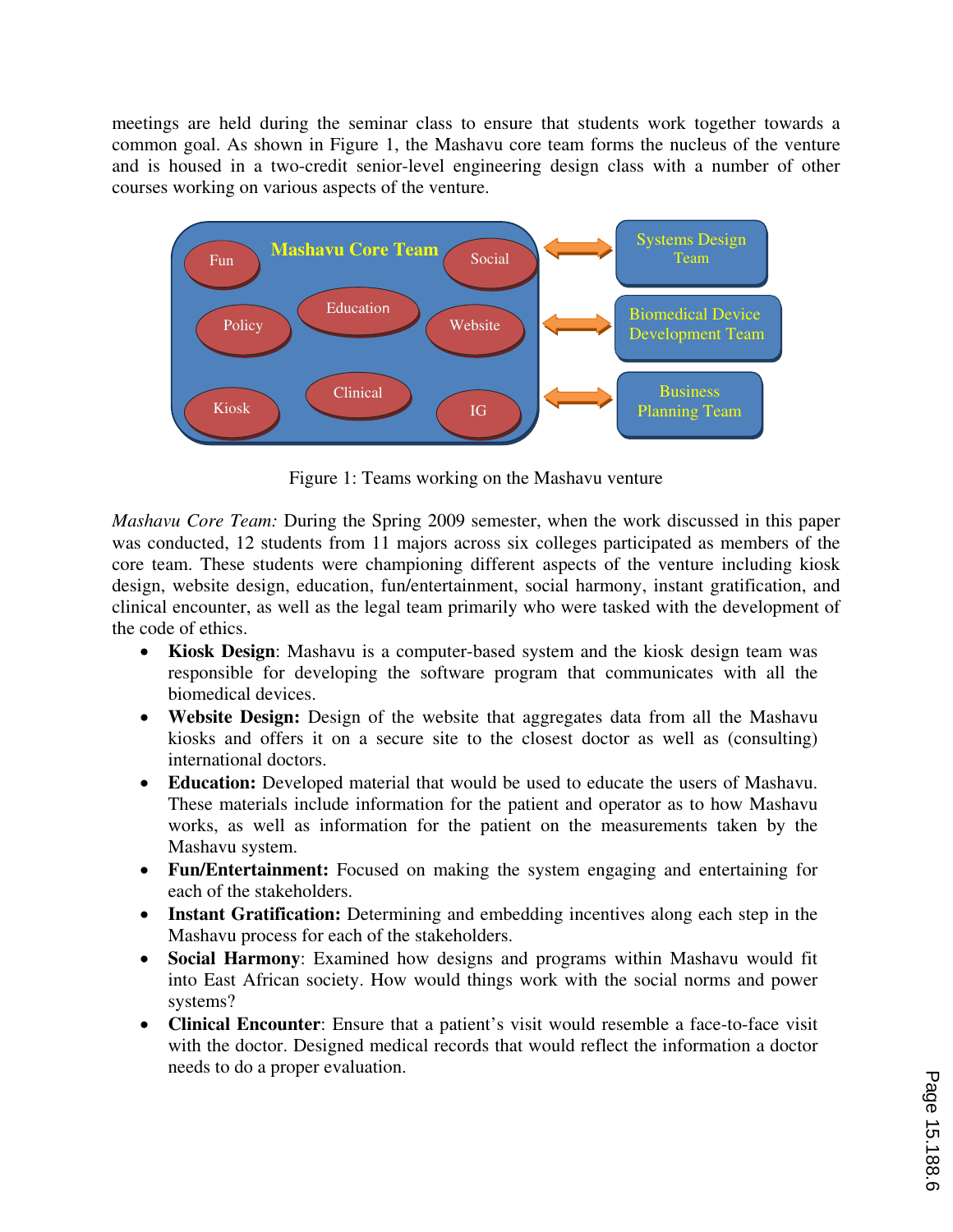• **Legal:** Developing the Mashavu code of ethics to be followed and compliance mechanisms for the various stakeholders. Evaluating legal and liability issues related to technology-transfer and ensuring privacy for the patients.

*Biomedical Device Design Teams:* A junior-level bioengineering class (BIOE 401: Introduction to Biomedical Research and Design) with 48 students worked on the design of the inexpensive biomedical devices based on virtual instrumentation. The biomedical devices included a stethoscope, adult weighing scale, thermometer, infant weighing scale, pulse monitor, spirometer, and blood pressure measuring device. Student teams with six members used finite element analysis and rigorous design methodologies to design the devices. They constructed and tested the prototypes and the students who traveled to Kenya in the summer conducted field testing.

*Business Planning Team*: The preliminary business plan for Mashavu was developed by a fivemember team in the BA 301H: Finance honors class as a commissioned assignment. One of the team members attended the seminar class and the entire team worked closely with the core team to develop a good business plan.

*Systems Design Team***:** A graduate-level engineering design class on Systems Design (EDSGN 597C) designed the Mashavu system from a systems perspective and developed comprehensive documentation to enable the organic growth of Mashavu and facilitate the design of the system over multiple iterations.

Mashavu Validation: By working with the communities and the local government in Kenya, we have found that Mashavu is a viable solution for connecting patients in the rural communities of East Africa to local doctors. During the summer of 2008, students conducted fieldwork focused on validation in Tanzania, and found that the top five reasons for seeking medical care were malaria, acute respiratory infections (ARIs), pneumonia, skin infections, and diarrhoeal diseases, and 45 % reported that they had chronic health problems like diabetes, hypertension, and lung problems. This data shows that Mashavu could be used to detect the most common illnesses, including skin and eye infections and ARIs, and common chronic health problems such as hypertension and lung problems could be monitored regularly using Mashavu.<sup>1</sup>

Usability testing was conducted in Tanzania where several students met with orphanage caregivers, who were middle-aged or older women and had never touched a computer or biomedical devices. The caregivers quickly learned how to use the computer program and were teaching one another within 15 minutes. These caregivers were able to interact with the computer and navigate the graphical user interface for the Mashavu kiosk. Mashavu's interface is easy to learn and requires basic navigation of the computer program for the Mashavu operator.

Doctors in Tanzania expressed interest in owning a Mashavu kiosk to assist with check-in and triage of patients.<sup>11</sup> In Kenya doctors suggested that Mashavu would be particularly useful for follow-up appointments. The kiosk would allow patients to stay closer to home but still communicate with the doctors. While there are few doctors in East Africa, they do still have time to spare to see patients, but the problem is that patients are not coming to the clinics when they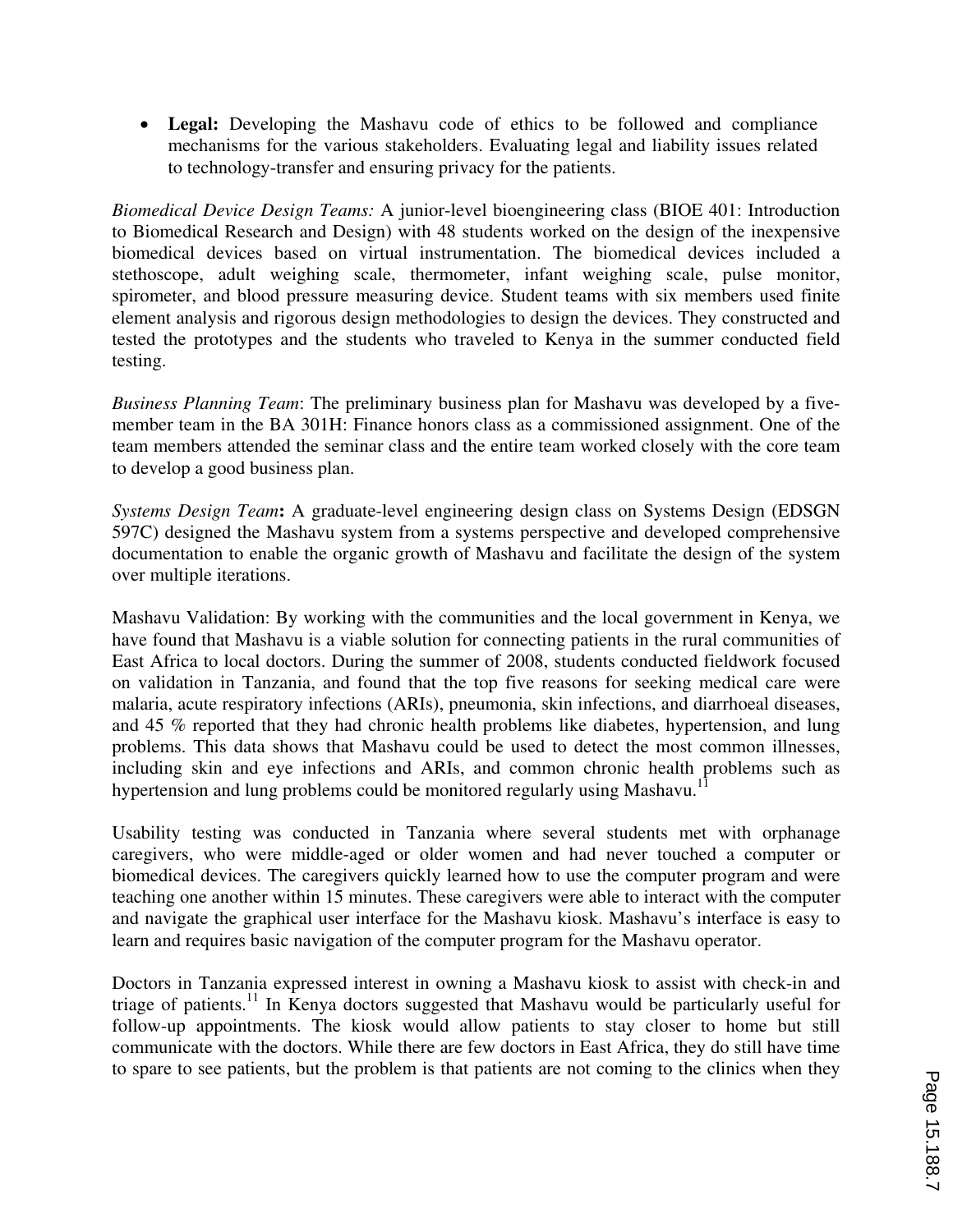have minor issues. To doctors, Mashavu would help these patients make the decision to see a doctor rather than waiting until the health issue becomes more difficult to treat.

## **WishVast: Building Trust and Social Capital using Cell Phones**

In addition to using the power of cell phones for healthcare purposes in East Africa, they can also be leveraged for myriad other purposes. WishVast harnesses the power of cell phones in developing countries to build trust and optimize resource utilization and supply chains to facilitate people-to-people trade with the ultimate goal of alleviating poverty.<sup>12</sup>

Cell phone–based social networking applications are gradually making inroads into the American and European markets with over 30 startups competing in these markets.<sup>13</sup> According to the latest data from the U.S. Central Intelligence Agency, there are approximately 4.1 billion cell phone users worldwide, and it is estimated that 97% of people in Tanzania have access to cell phones.<sup>14</sup> The pervasiveness of cell phones is very similar in Kenya. Many of these people do not have internet access and can be reached only by phone. As the availability of mobile phones in developing regions continues to increase rapidly, so does the ability to reach people in geographically dispersed places. Connecting people in rural communities with each other and to people in urban areas is essential to achieving a fully integrated and thriving society. Facilitating the creation of trusting relationships is an essential step after connecting people. A study of the social networks of women agro-entrepreneurs in northern Tanzania revealed that the single most important component when conducting business is trust. Despite limited access to financial resources for individuals in developing regions, trust is more important than price, logistics, and other factors when conducting business.<sup>15</sup>

As shown in Figure 2, the WishVast technology is built on a cell phone tethered to a laptop. The laptop runs the "WishVast Network Management System" software, which was developed by our team as a cross-platform Java application. This application allows the cell phone to receive messages from WishVast's users via SMS text messaging, then routes the messages appropriately by interfacing with a database on the computer. To use the system, WishVast users need only their cell phones without any modifications or additional software.



Figure 2: The WishVast hardware: one laptop, one cell phone, one USB tether.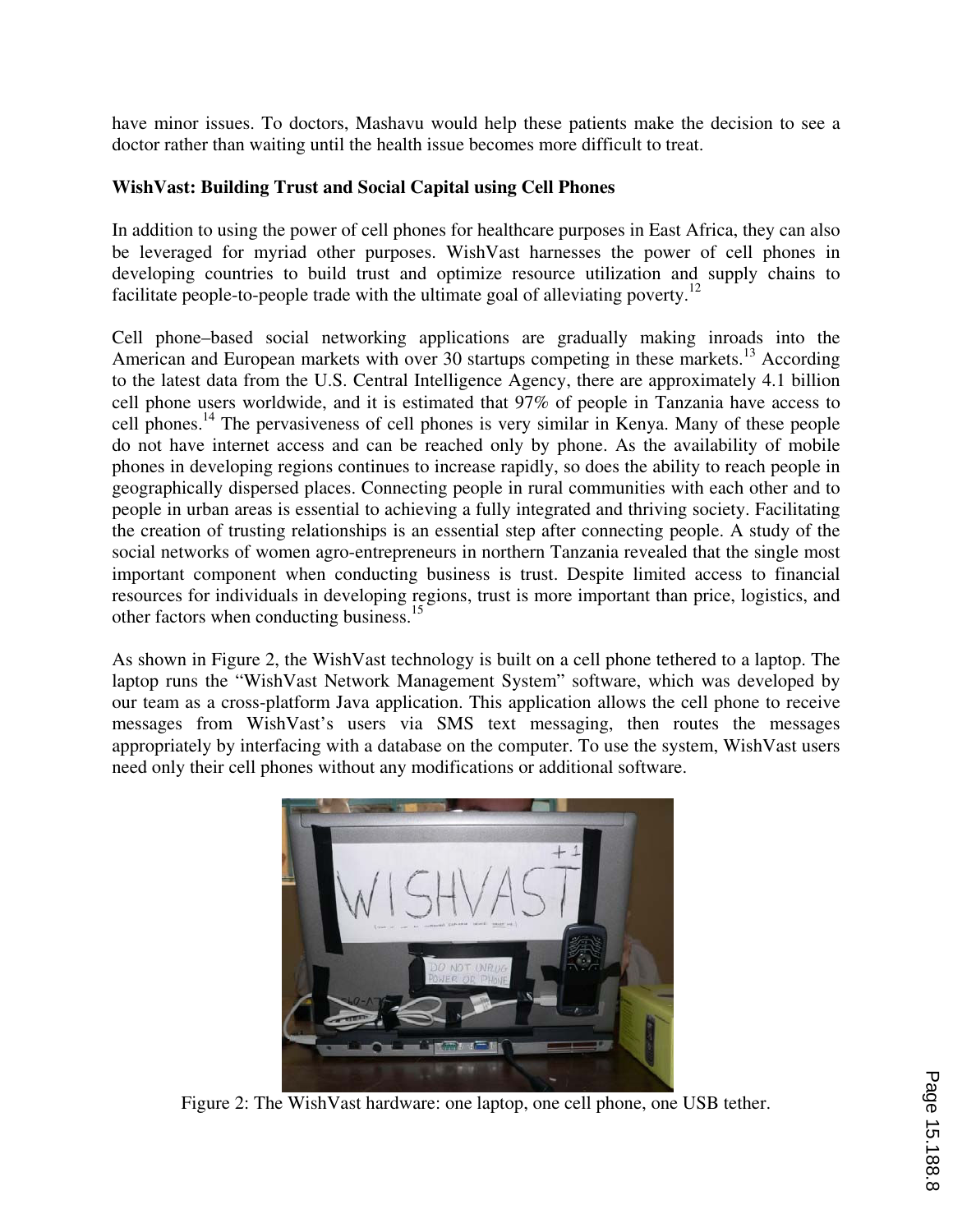WishVast users can join groups of local relevance and send SMS text messages to the entire group to advertise themselves, their products or services, or get access to resources.<sup>16</sup> WishVast users can realize the value of their current social networks, forge new relationships, and expand their social and business networks. Upon the completion of a transaction over the WishVast network, users can exchange points to rate the quality of their interaction. This is similar to eBay's current model of buyer/seller feedback. Over time, these points add up, allowing people to build a digital reputation. WishVast can be used by many different users for many different things. For example, employers can use the system to find employees and produce farmers can find potential customers.<sup>12</sup>

During the summer of 2009, students validated the technology and a number of applicable scenarios in which WishVast had a strong value proposition. During the summer of 2010, students will continue to validate the technology and scenarios while actually piloting the system with users in Kenya. The system eventually can be easily integrated into the existing Safaricom and Zain cell phone networks where it can become part of their existing infrastructure for maintenance and upgrade purposes.

## **Mashavu: Defining Systems by Their Interactions and Their Parts**

Mashavu is a complex venture in itself because it has diverse users and stakeholders, hardware and software subsystems, and numerous potential application scenarios. Mashavu operates alongside and within a number of larger systems that form the context for the venture, shown in Figure 3. It was critical for us to understand how Mashavu's subsystems interacted with each other. We had to examine how these interacting systems operated in East Africa and how Mashavu would fit into each of these systems. Exploring the context of these systems allowed us to better understand the stakeholders and how the systems would impact the stakeholders' interaction and the design of Mashavu.



Figure 3: Interacting Systems for the Mashavu venture

The primary interacting systems for Mashavu are:

*Enabling Systems:* Mashavu depends upon a number of enabling systems, including the power (electricity) system, cell phone networks, and the internet to perform its tasks.

*Legal Systems:* Local doctors and Mashavu operators act in compliance with the healthcare policies and privacy norms in Kenya.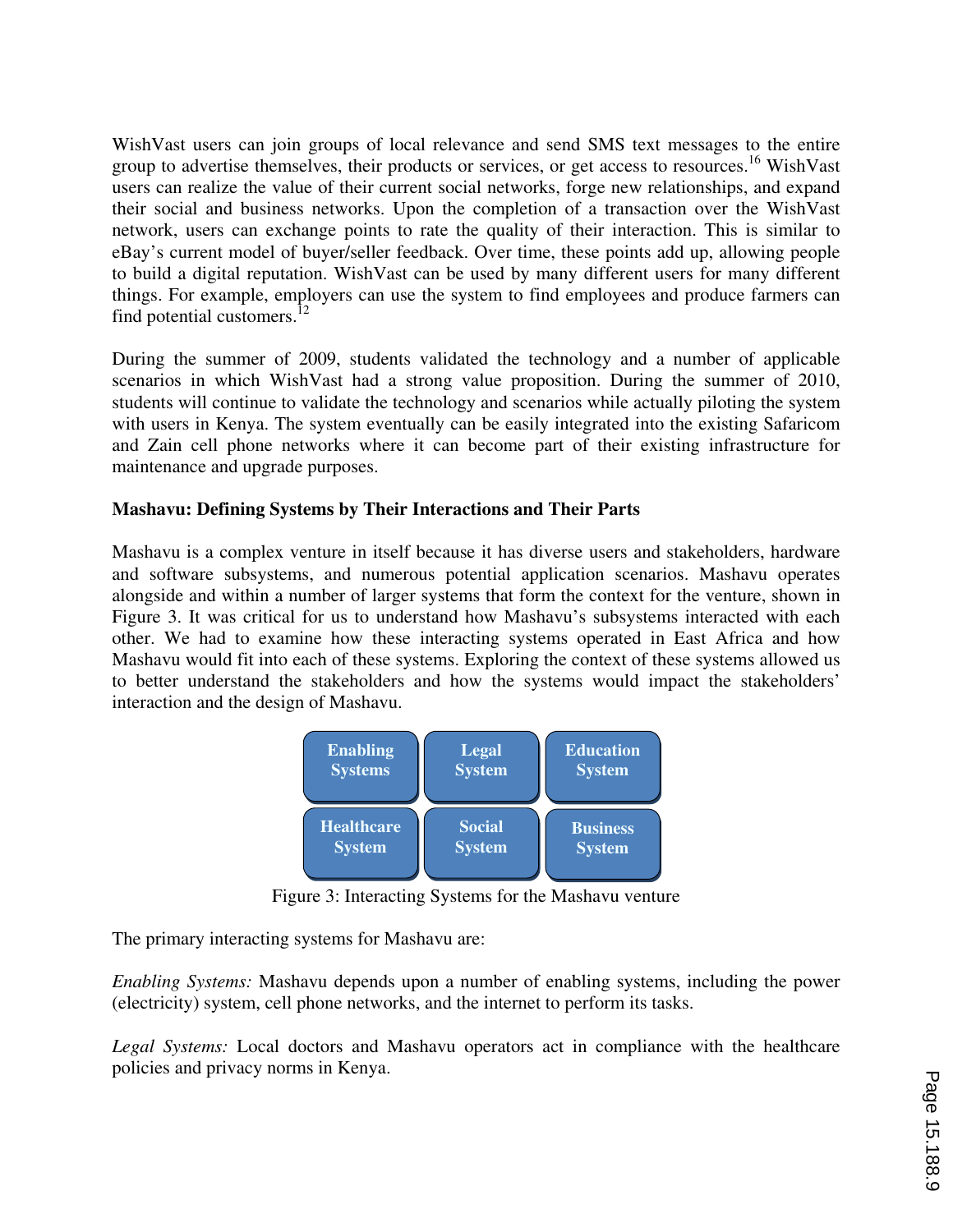*Education System:* One of Mashavu's goals is to provide active community health education. The educational materials depend on the current education levels and attitudes amongst the people in the partnering communities.

*Healthcare System:* Mashavu provides the community members with their first line of defense on health issues. It works alongside the existing healthcare system and requires the assistance of local doctors and doctors abroad.

*Social System:* Social norms and power relations will determine the interaction of the Mashavu systems with the various stakeholders. For example, Mashavu will require the interaction between different genders in a medical setting.

*Business System:* Mashavu is an entrepreneurial venture that is eventually going to be set up as a micro-enterprise. Micro-franchises are gaining popularity in Kenya: M-pesa and EkoToilet are two examples of successful ventures which are solving social problems and supporting livelihoods through microenterprise at the same time. The general population is familiar with the concept of micropayments, with cell phone credit being the most widespread micropayment made by millions of Kenyans every day.

Throughout the semester the core team focused on designing the Mashavu user experience that actively engages the various users throughout the process. Since most of the Mashavu users will be unfamiliar with computers and will have lower education levels, it is essential that the system be easy to use and learn. Children are a large share of the users, and it was essential that the system be fun to use rather than a chore. In order to achieve this user-centered design and lay out the entire concept of operations, we developed a master chain to map the entire Mashavu process and explore the various interactions between the Mashavu users, Mashavu subsystems, and the interacting systems in the operating environment.

The master chain is the end-to-end business process for Mashavu that is used to explore how the stakeholders will interact with the system and gain value at each step. Overall, the exercise helped the team determine how Mashavu should operate and the systems that Mashavu operates within. It led to many systemic improvements and showed the sub-teams how they must interact to achieve their individual goals while helping the stakeholders achieve their goals. More importantly, this process helped identify aspects of Mashavu that may not work within the operating environment primarily due to incorrect assumptions about and conflicts of interests with the interacting systems and concerned stakeholders.

The team developed two master chains by looking at the concept of operations from the client's side and the doctor's side. The client value chain in Figure 4 begins from the point when the patient comes to the Mashavu kiosk and ends when the doctor is notified of a patient's concern. This chain starts with a decision as to why the patient is visiting the Mashavu station, which includes an emergency, an illness, or a checkup. If there is an emergency, the operator will skip the Mashavu exam and use the cell phone to call the doctor immediately. Otherwise, the operator will proceed with the examination by logging onto Mashavu, entering any patient data, and taking the patient's vitals These vitals and any patient information will be sent through the GPRS modem (or a tethered cell phone) to a doctor and the doctor will receive an instant notification.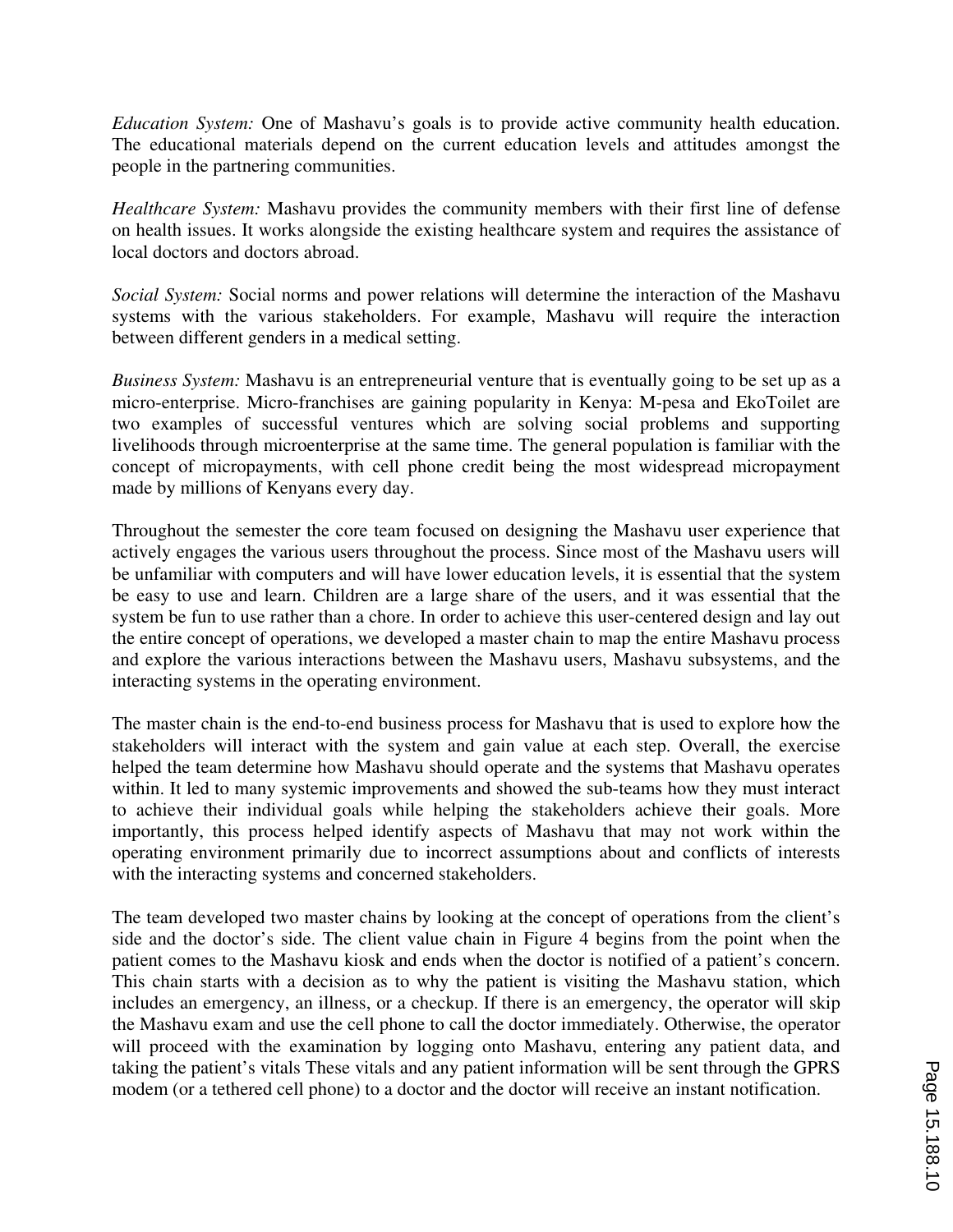

Figure 4: Master chain from the patient's side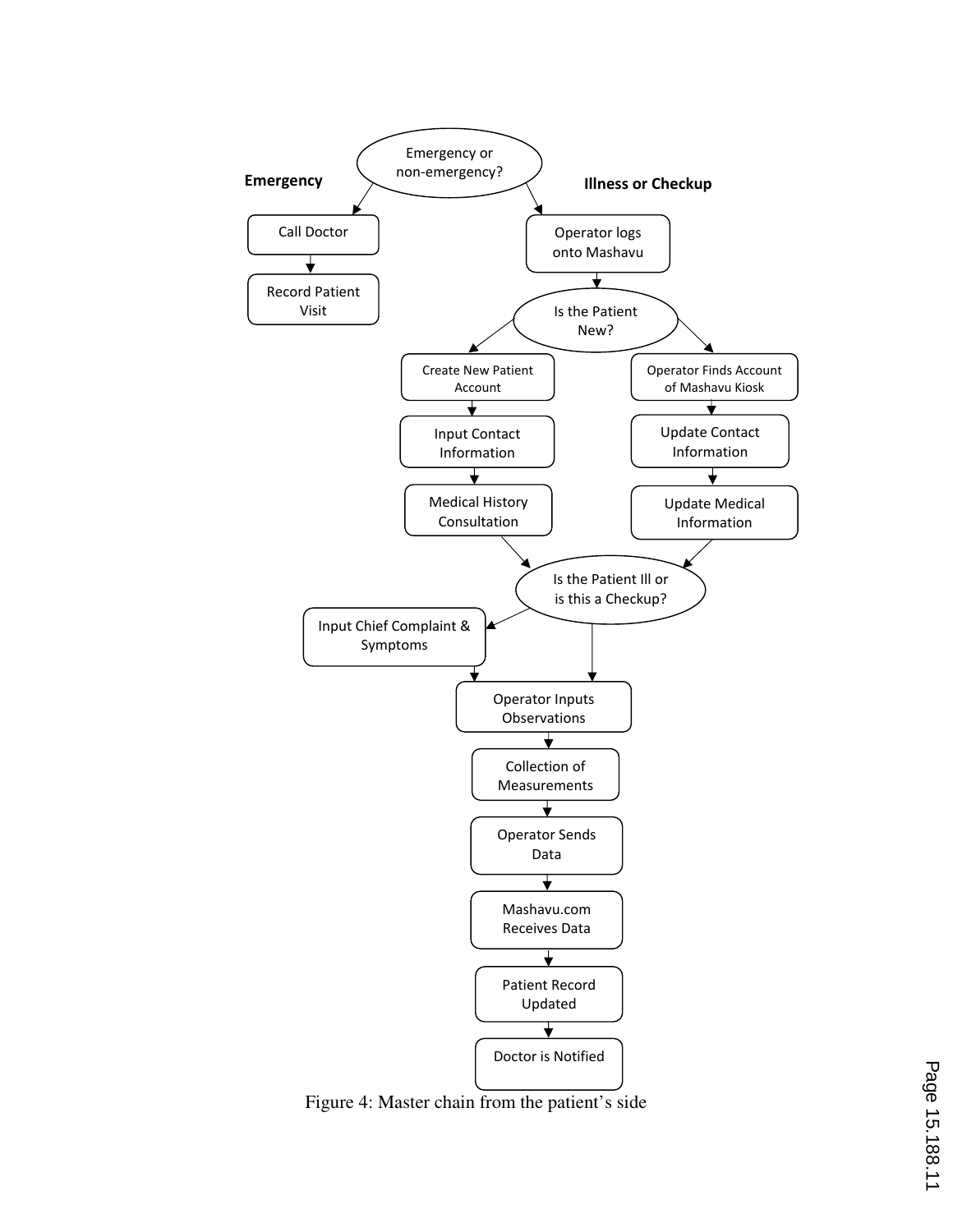

Figure 5: Master chain from the doctor's side

The master chain from the doctor's side in Figure 5 starts when the doctor is notified of a new case to when the patient either follows the doctor's advice or chooses some alternative option. The doctor must review the cases and return advice to more urgent cases first, and afterwards the doctor spends time reviewing checkups. Ultimately, the doctor must respond to all cases in a timely manner.

After creating the master chain, each sub-team evaluated what happens at each step from their own perspective. Each team used the following questions to guide their exploration of how each step (every single box in the master chain) affects their design and its interactions with the other sub-teams and the operating environment. Students were encouraged to think of each interaction as a "game" played by the various stakeholders. The guiding questions included:

- Who are the players?
- When do they play the game?
- What is the game?
- What motivates them to play the game?
- How do they play the game?
- Where do they play the game?
- What are issues they might encounter?
- What factors are there to consider?
- How do factors like age, gender, social status, and/or physical capabilities impact this step?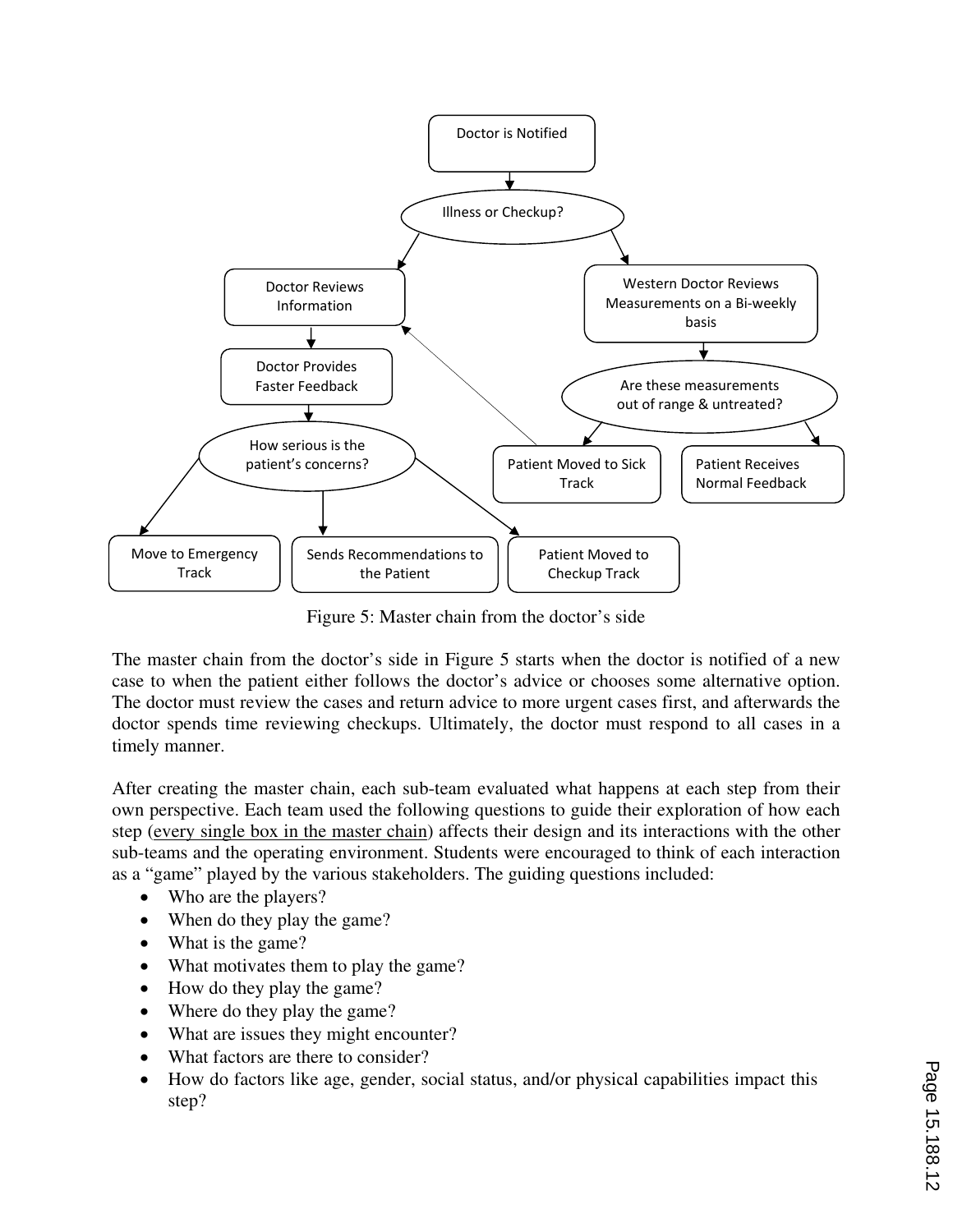After each sub-team answered each of these questions for each of the steps, a member of the team aggregated the data into one document. This comprehensive document outlined each step in the value chains and included each of the sub-teams' analysis below the respective step. The document was then sent to each of the group members to read through to gain a better understanding of their own subsystems and how the other subsystems and their goal or concerns interact along each step in the process. These observations were discussed in the class to identify synergies and potential concerns and then refine the Mashavu concept of operations.

*E-Adoption:* This was one of the early models considered for Mashavu as a way to motivate doctors to join the Mashavu network and to ensure that children were being cared for in orphanages in East Africa. We received sufficient validation from the various stakeholders that this model was very valuable and would help improve the quality of life for orphans. In this model, a foreign doctor adopts a child and reviews the child's measurements periodically to check the child's development. The caregiver at the orphanage would then be responsible for fulfilling this doctor's advice. After analyzing the master chain system interaction data, we realized that the caregiver is given limited resources by the director of the orphanages and may be unable to take the child to the doctor or provide the necessary treatment. With a complete understanding of the social/power system at the orphanage and the interactions of the Mashavu system with the various stakeholders including the child, remote doctor, local caregiver, and the orphanage's director, we found that e-adoption would not work within the context. The exercise allowed us to explore these programs and discover their flaws by strictly looking at the interacting systems and understanding the players.

*Priority Flag:* After completing the decision portion of the client value chain, the team realized the variety in the severity of cases a Mashavu operator will see. The team found that there was no method for doctors to determine which cases should be reviewed first, and the ability to communicate urgency was missing from the Mashavu system. The concept of a priority flag was adopted to mark cases that required more timely responses than those who had come to the station simply for a checkup. If a patient with an urgent case visits the kiosk and does not receive a more speedy response from Mashavu than the patient would receive at the hospital, Mashavu does not meet its goal of improving access to healthcare nor does it create value in the system for the patient. Less timely responses threaten the Mashavu micro-enterprise because the patient loses value in the service that Mashavu provides. The team realized that the Mashavu system was not operating effectively to provide its patients with the best access to healthcare and in doing so the Mashavu goals of improving access to healthcare and socio-economic development suffered. Through examining how the stakeholders interact and the overlapping systems of Mashavu operate, the team was able to improve parts of the Mashavu system that were not operating effectively.

*Adapting the System to Encompass All Users:* We discovered that we could improve access to Mashavu services for the physically disabled and elderly by adapting the system in two different ways. Traveling for the physically disabled and elderly is very difficult due to road conditions and the lack of a developed transportation system. While evaluating "where the game will be played?" and "how it would differ for the physically challenged and elderly," we realized that for some patients, the Mashavu kiosk will need to visit them rather than the other way around. Since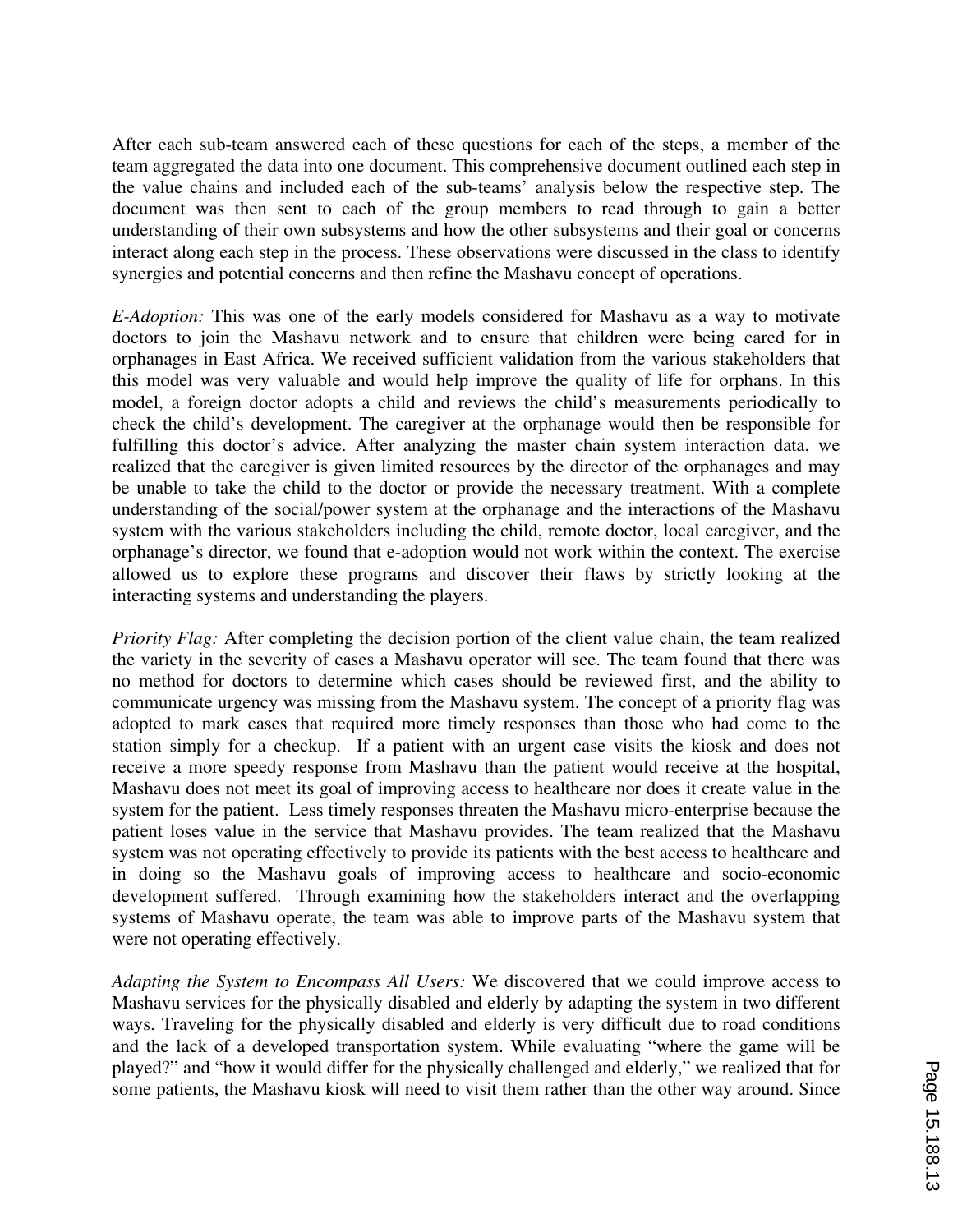the Mashavu station could run from the laptop battery for a period of time, the operator could visit the homes of the physically disabled or elderly.

This issue stemmed from the patients' interaction with the transportation system that does not have the proper equipment for accommodating those confined to a wheelchair. When we tested Mashavu in Kenya, we had multiple requests for Mashavu to come visit them due to the difficulty and costs involved with traveling even short distances. There was actually no transportation system in the community in which we held a Mashavu clinic and people were required to walk if they wanted to access the service.

The second problem we found was the original design for the weighing scale required the person to stand on the scale. After considering that people may be confined to a wheel-chair, we revised this design, which led to an added component that would allow the physically challenged person to get their weight. Both of these issues where Mashavu was not operating effectively were discovered through learning more about our users and the systems with which they interacted. Through exploring the end-to-end business process, we were able to make adjustments to the designs to better accommodate all patients and the other stakeholders.

*Negotiation between the Teams:* With many aspects of Mashavu, we found that the sub-teams must negotiate to promote the most effective solution for different parts of the system. The legal sub-team was concerned that people might not want a lot of medical information transferred onto the internet. However, the clinical sub-team indicated that doctors would need this information to feel comfortable giving the patient any advice. This issue led to the solution of providing adequate security in the system, which the kiosk design team and the website team implemented. We found through this process that each sub-team needed to zoom out from their individual goals in order to see how we could best advance the system. We learned that there would be many issues that overlap between sub-teams and that would need to be solved together. In addition, we found that many times goals would overlap. For example, we found that many steps needed the participation of both the entertainment and education team in the examination process. It was then that these sub-teams realized they could integrate the goals by making an educational video or an interactive module for learning. After this exercise, the team had a fuller understanding of how Mashavu worked and how their sub-teams overlapped and needed to negotiate to make Mashavu more realizable and sustainable. After aggregating the teams' different perspectives into the master list, we were able to better evaluate the relationships, interactions, and overlaps within the subsystems and with the external interacting systems.

#### **WishVast: Defining Systems by Their Interactions and Their Parts**

WishVast is being designed to facilitate quality interactions and reward positive behavior with expanded opportunities. The goal is to accelerate the development of trusting relationships between individuals who would not have met otherwise or built relationships. The trusting relationships form the social capital of these individuals, which can be leveraged to get access to other forms of capital with the ultimate goal of alleviating poverty.

Trust and social capital are complex constructs and, though intrinsically intangible and difficult to quantify, their implications are very real and apparent. We used the systems thinking tenet that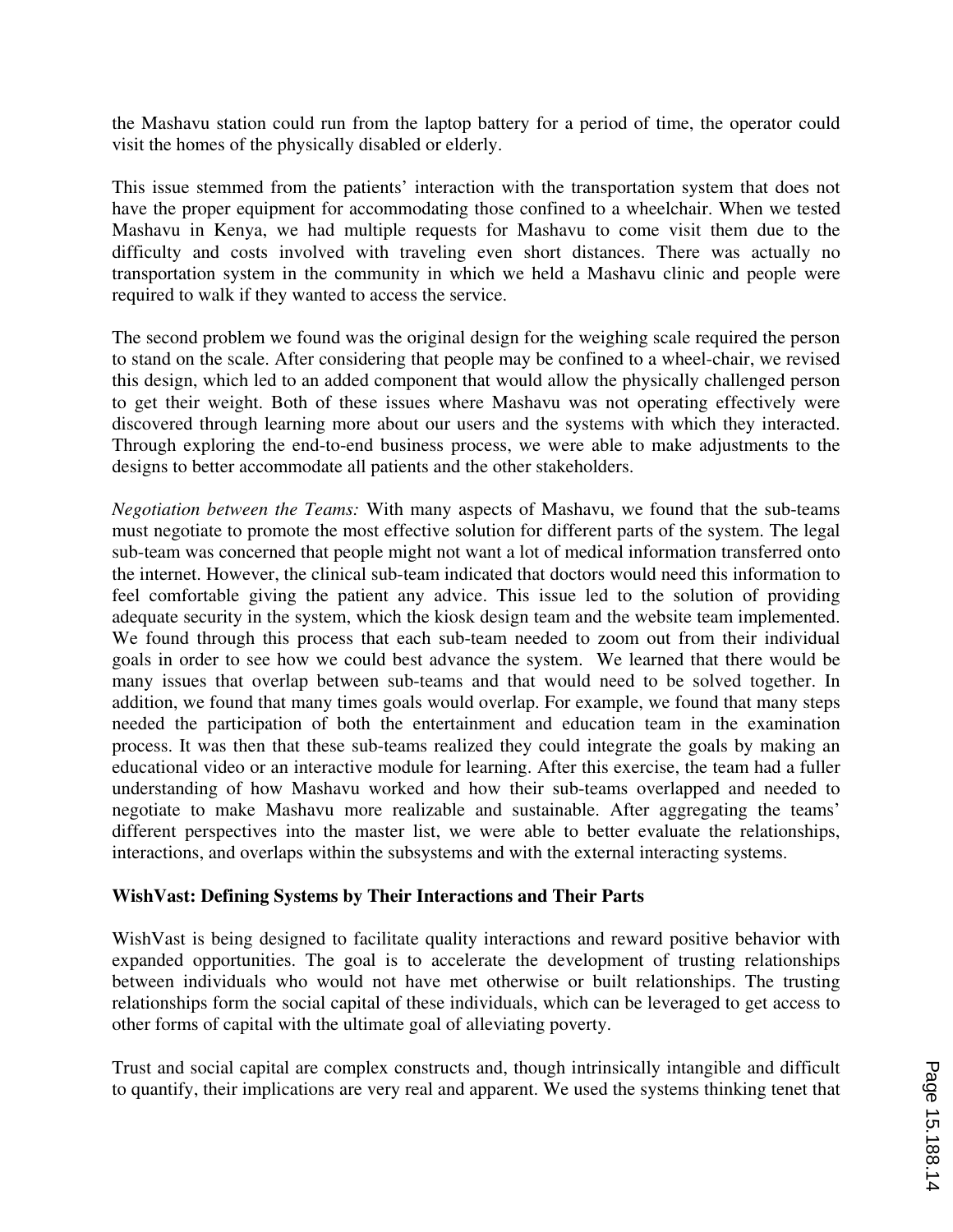systems can be defined by their interactions and their parts to understand how we can enable WishVast users to build trust and social capital, which lead to tangible benefits within the framework of the various interacting systems that form the context for the operation of WishVast. An understanding of these interactions is critical to helping WishVast meet its social goal of building trust and social capital and its economic goal of becoming economically selfsustainable.

Some of the systems that form the operating context for WishVast in East Africa, each with a different significance, are:

- The agriculture system is important in an agrarian economy with a very significant number of people connected to farming. In the agricultural sector, several studies have shown that farmers prefer receiving information from people they know and trust and who are familiar with the local farming conditions.<sup>17, 18</sup> Small farmers generally learn about best practices and exchange knowledge only with peers in their immediate social networks. With higher literacy levels and better access, they might be able to build and consult with extended social networks and increase their profits.<sup>19</sup>
- The finance system is important in an impoverished society in which access to financial capital is difficult and a major obstacle to development. Individuals in this society are dependent upon microfinance and informal lending to make a living. The phenomenal success of microfinance has established the importance of social networks and peer pressure in keeping borrowers honest and hard working.
- The trust and social capital Systems are important in a society that values trust above other factors like profit when doing business. A study of women agro-entrepreneurs in Tanzania showed that they truly value long-term relationships and base their business relationships on trust and respect. Loyalty and relationships are more important than price.<sup>15</sup> This high value and dependence on trust was validated during the spring 2009 discussions in Kenya.<sup>16</sup>

While the aforementioned systems can operate in silos, their true benefit is realized by their interactions. In East Africa, "who you know" network knowledge systems appear to be prevalent and may extend beyond an individual's immediate social network to a larger collective network that may provide a useful advantage in social, political, or economic situations.<sup>20</sup>

To illustrate how these systems work together, an example is a macadamia nut broker who works during nut season but is looking for work in the off-season. In East Africa, farming macadamia nuts is a big business, and is a big part of the Farming Economics System. Kenya alone is currently responsible for 10% of the world's total macadamia nut production, and their exporting of macadamia nuts has increased over the past few years. Kenya exported 6,030 tons of macadamia nuts in 2003, with exports rising to  $11,100$  tons in  $2007$ <sup>21</sup> Each season, nuts are harvested by the estimated 100,000 macadamia nut farmers in Kenya. These individual farmers pick, dry, shell, and clean the nuts that grow on their farms, but once this process is complete, they have few options for what to do with these nuts. Most do not have the time or ability to take them into town, where demand for them would be limited anyway, so the only option they have is selling the nuts to brokers. The brokers compete with each other to buy from as many farmers as possible and maximize their profits.<sup>16</sup>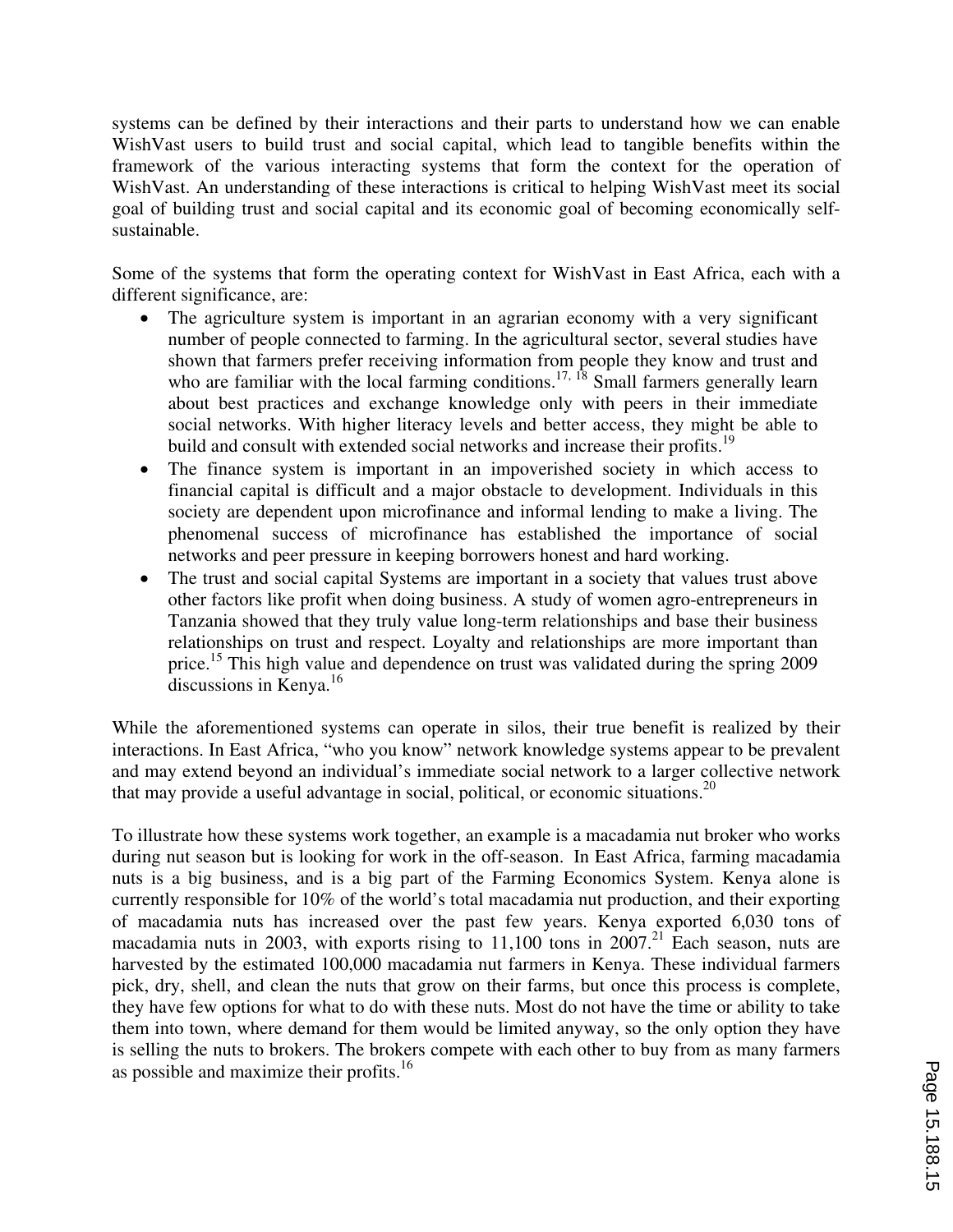In order to set themselves apart, brokers desire to build up a positive reputation, through trust and social capital. If a broker is only well known by a small group of people, anonymous farmers will not have any way to gauge if he or she is fair. With WishVast, individuals have the ability to rate transactions after interacting. That type of information about an individual builds up over time and is transparent. Through positive experiences in the farming economics system, individuals gain points in the trust and social capital systems.

The true benefits of building trust and social capital are realized when the broker participates in another system such as the finance system. If this person wants to participate as part of an informal lending group, other users will want to verify his or her trustworthiness. Due to social capital and trust ratings that were built up as a macadamia nut broker, the person now has additional leverage when trying to get access to economic capital through a microfinance institution. If this person has a large accumulation of positive ratings, others will feel more at ease about trusting him or her.<sup>16</sup> When designing WishVast, we realized that all the systems are connected, and when we look at the connections, we have a better understanding of how to design and implement our technological solution.

## **Mashavu: Applying Regulation**

Our team developed the Code of Ethics (CoE) for Mashavu during the Spring 2009 semester and conducted on-the-ground research in Kenya to assess its feasibility and validity and then refine it based on lessons learned. We discovered a number of complexities that make certain tenets of our CoE impractical. Expecting the Mashavu stakeholders to comply with the original CoE is not realistic due to common challenges such as lack of resources, education, large distances, different value systems, and highly contextual issues that vary from community to community.<sup>22</sup> A key outcome of our team's fieldwork in Kenya was the realization that there are no rules regarding telemedicine in Kenya and the myriad laws and policies regarding healthcare are not enforceable. By applying regulation to Mashavu we can help to ensure a positive experience for the stakeholders and help build trust between the stakeholders of the system.

We are designing a closed-loop system in which all the stakeholders truly understand their role, have a direct incentive to participate in the process, and there are feedback mechanisms for accountability. The process and the user experience should be clear to the stakeholders and there should be specific checks and balances to ensure that the process is actually followed. Rewards for participation should be based on the quality of the "Mashavu experience" provided by the kiosk operator and experienced by the patient.

*Tangible Time Indicator:* An hourglass is used by the operator to ensure that they spend adequate time with the patient and fully complete the Mashavu examination. We found during our Kenya trip in the summer of 2009 that hospital patients wait many hours to see the doctor for a very short amount of time. By using the hourglass the patient has tangible evidence that the Mashavu operator is thorough with their exam, and not spending less time with the patient in order to accommodate more patients to receive more income.

*Picture-based Sequence Chart:* During each visit, the Mashavu operator will give the patient a picture-based sequence chart of how each visit to the Mashavu station will proceed. We designed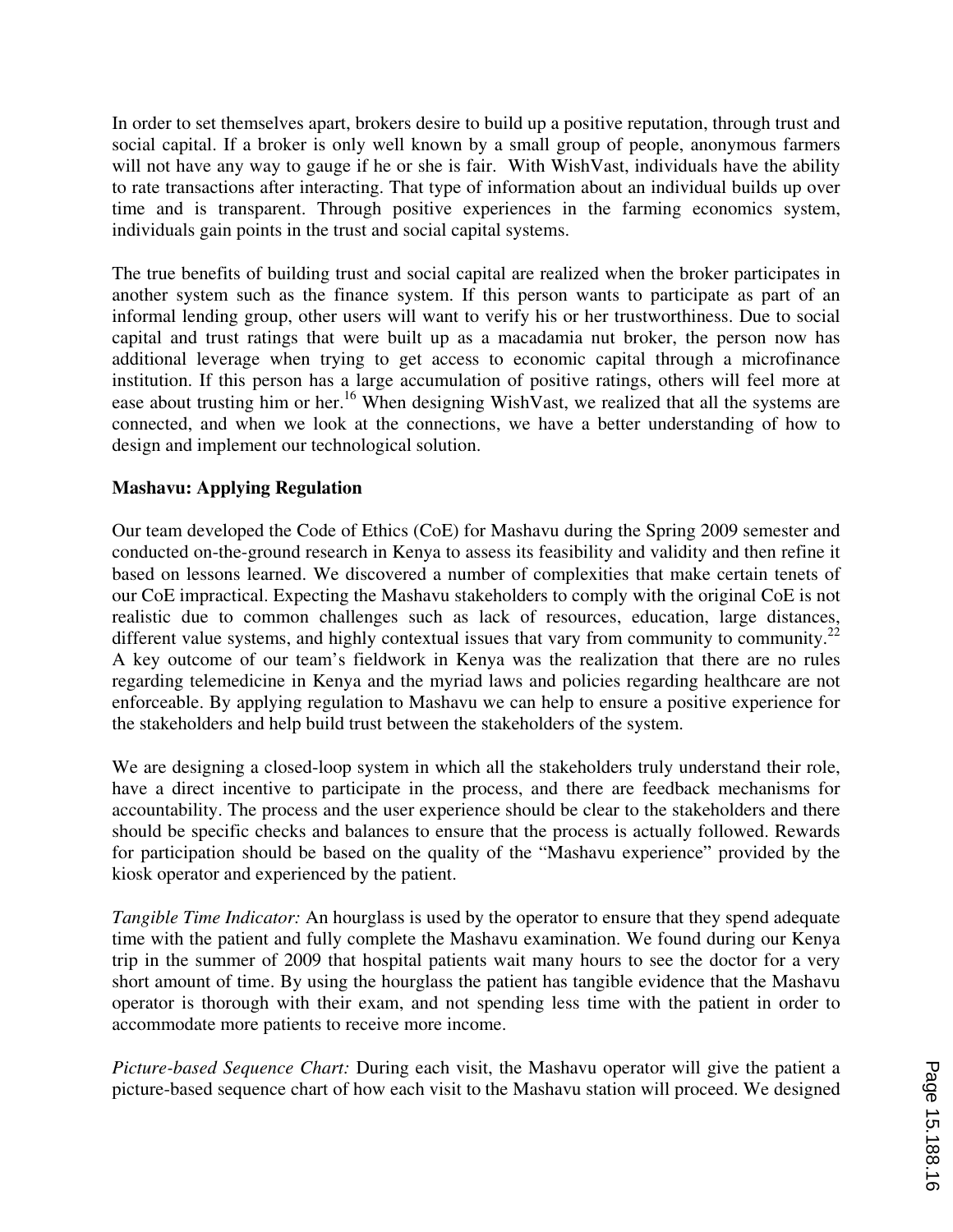this hand-out with pictures so that those patients who are illiterate are included in the examination process. The sequence walks the patient through the exam including how each of the six measurements is taken. It allows the patient to check and question the Mashavu operator when they feel the process does not align with the handout. Having this hand-out serves a dual purpose of holding the Mashavu operator accountable for following the procedures and educating the patient on the testing process.

*Mashavu Experience Rating:* We found in Kenya during the summer of 2009 that the patients, after spending long amounts of time waiting to see the doctor, will rarely question or complain that the doctor spent too little time with the patient and therefore avoid giving the doctor any feedback on how their services could improve. Mashavu allows the patient to give feedback and share their expectation of Mashavu with the operator by means of a SMS text message. The rating opportunity helps the operator understand what their patients desire and gives them the opportunity to improve their business. Operators that perform the service well will be rewarded with incentives; however, those who have poor rating will be removed from the Mashavu network. This feedback mechanism ensures that the Mashavu operator is performing their role as needed and gives them the motivation and incentive to follow this role.

To keep all the stakeholders of the system happy means that each stakeholder must understand their role and have the motivation to fulfill this role. The accountability mechanisms and the feedback mechanisms provide the operator with the motivation to provide the service the patient desires. However, these mechanisms also need the participation of the patient to work correctly.

In closing the loop we focused mainly on keeping the patient satisfied with the service they receive from Mashavu. If the patient sees no value in Mashavu, they will stop visiting the kiosk, making the system and the operator's business unsuccessful. Therefore, our focus was on how to ensure that the patients receive better healthcare with the use of Mashavu so that the system can complete its overarching goals of socio-economic development, community health education, and improving access to healthcare.

#### **WishVast: Applying Regulation**

The overarching goal of WishVast is to help users quickly build trust and social capital to help alleviate poverty and, hence, WishVast needs to be more than just a simple social networking tool that connects people. Simply connecting people would not allow for the sustained building of social capital and trust, both of which play a very significant role in Kenyan society.<sup>15, 16</sup>

When we were designing WishVast, we had to think of how those goals could be met. To do this, the ratings system was designed so that individuals could give quantitative feedback about the other users and the quality of their interactions. The ratings component is a critical piece of the WishVast system that allows us to regulate our users and their transactions and thus help meet our goals. With the ratings system, users are interjecting feedback and closing the loop on the WishVast system because, instead of just connecting with others and playing out a scenario, they are rewarding points based on their satisfaction with the transaction and the service provided by that person. Users will form groups and use WishVast for many different things, but in each scenario there is value in seeing the rating information.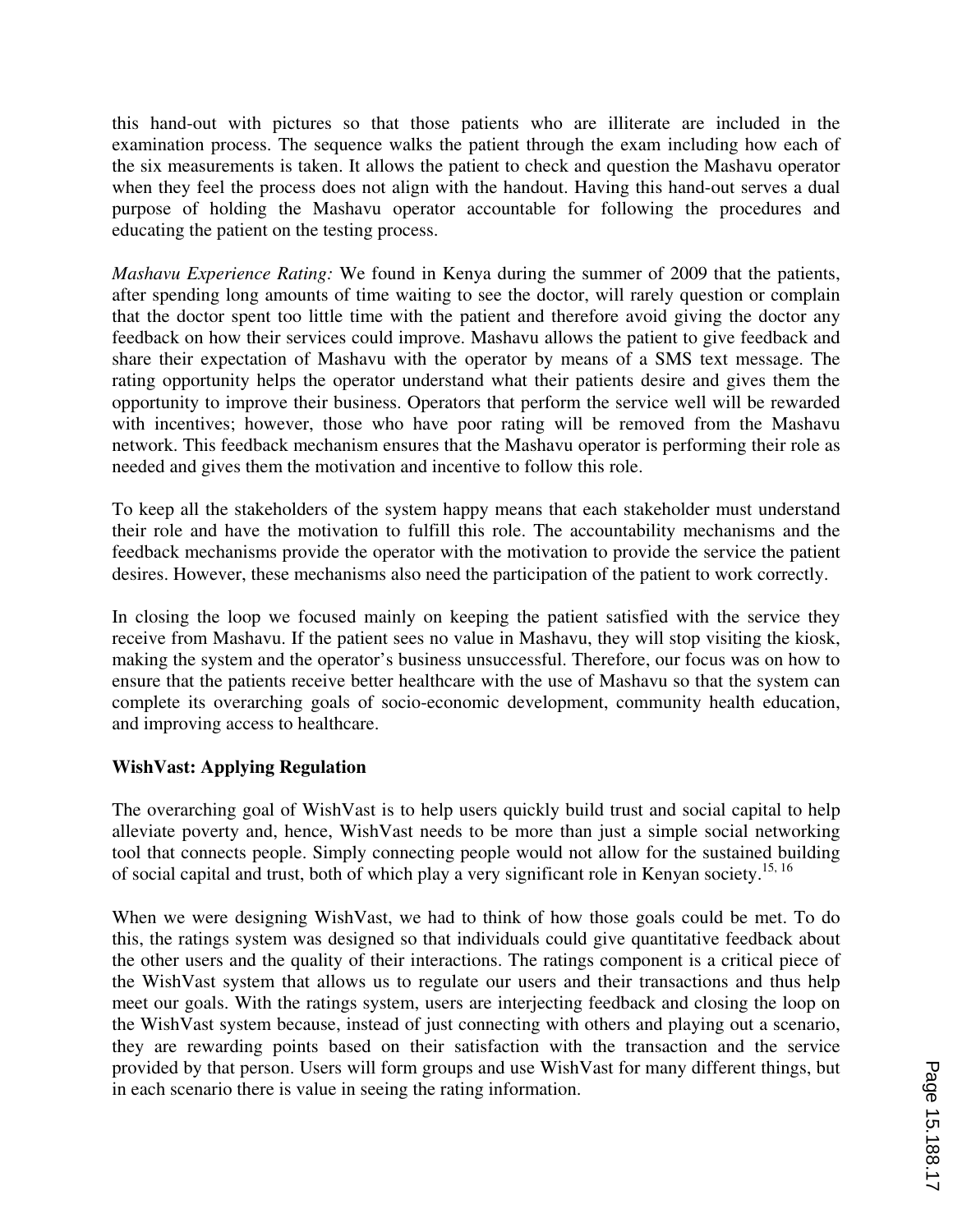For example, there are numerous farmers in Kenya that are trying to sell sugar cane. In order to get a fair market price for the sugar cane, many farmers prefer to coordinate with truck drivers to bring the sugar cane to larger cities where selling prices are higher. Figure 6 shows a scenario where these farmers are connecting with drivers to coordinate the distribution of the sugar cane. The communications are important, but the ratings upon completion of the transaction close the loop. The farmers will communicate via text message with the truck driver and vice versa so that the farmer's cane is promptly picked up and distributed, but upon completion of the agreed task, all parties will rate each other to describe their satisfaction with the interaction. This closes the loop on the system.



Figure 6: This diagram illustrates how a truck driver would assign ratings (points) to the sugar cane farmers upon completion of their interaction. The truck driver would send a text message to the WishVast Network Management System (the central computer on which WishVast is run) and the ratings would be assigned back to the farmers. The farmers would also have the opportunity to assign ratings to the truck driver.

Another scenario in which WishVast helps is in making employment decisions due to the fact that there are multiple people looking to hire qualified individuals for work and many people looking to find work.<sup>16</sup> In a scenario in which a prospective employee connects with a prospective employer, ratings are also important. Both parties will communicate via text message to determine if there is a good match for the job, but upon making the connection, the ratings are an important factor to decide whether or not to accept the job. With WishVast, individuals can be matched up more effectively based on needs, skill sets, and prior experiences. Not only will a prospective employee wish to boast about his or her WishVast rating (the combined assessment of this person's trustworthiness based on past interactions), but a prospective employer will also want to show off ratings.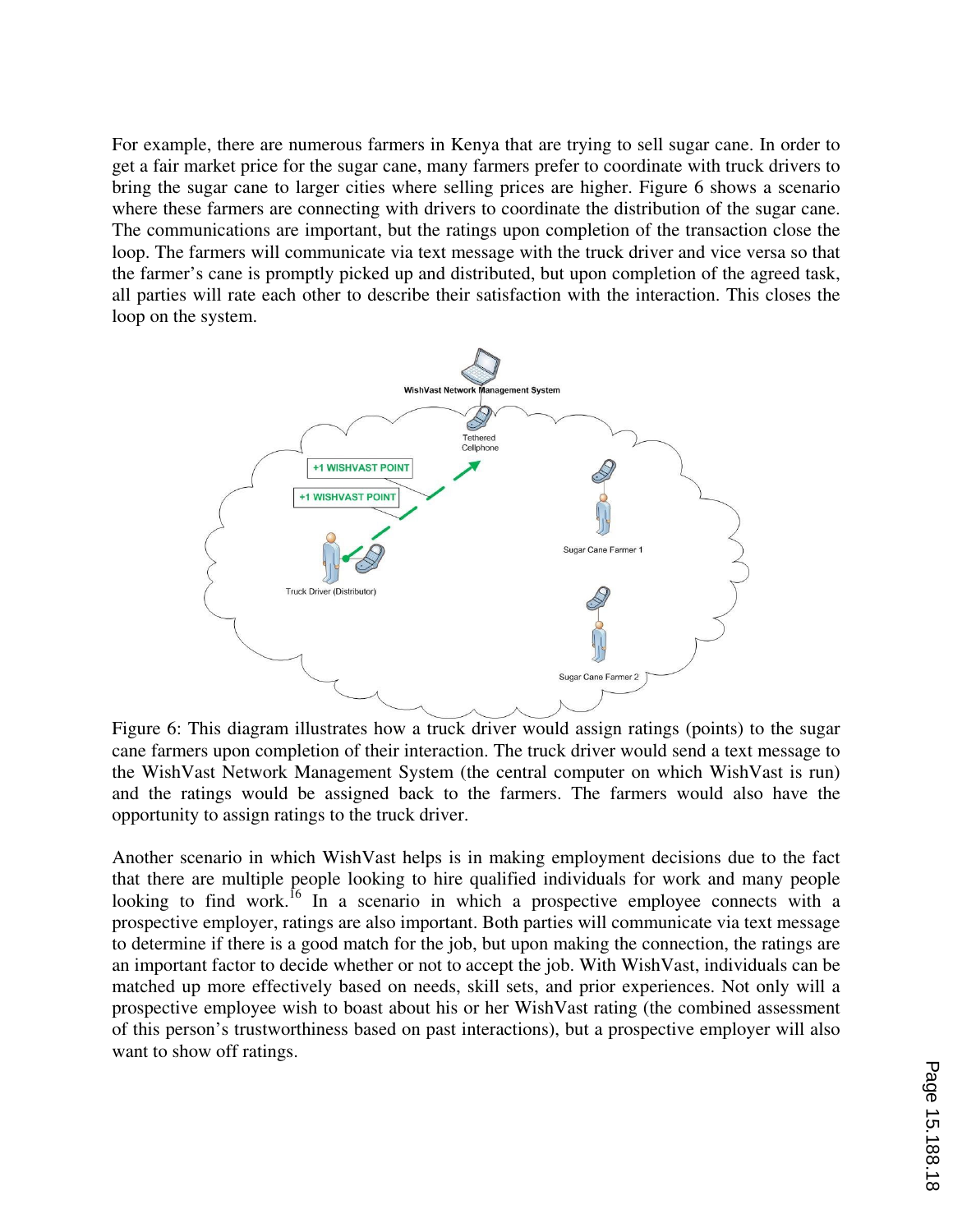If a young woman is looking for a job as a house girl (one who helps with cleaning, babysitting, odd jobs and chores), she will want to be able to prove she is trustworthy. An employer looking at candidates will obviously prefer the most qualified candidate, and for a job like this, the most important qualifier is trust. This young woman will also want to look at the employer's rating, especially if he is male. With the unfortunate problem of sexual abuse in many developing regions, the woman will want to see that her employer can be trusted and that past house girls have rated him highly.

In all scenarios, WishVast was valuable because it helped all parties not only to find each other via the group aspect of the social networking platform, but also to rate each other. These ratings allow for users to quantify and build trust in a way that can be shared with others to explain that individual's reputation. Therefore, WishVast enables closing the loop on systems by allowing for individuals to rate each other, eventually accomplishing the goal of building social capital and trust. Without employing feedback by designing the ratings component of WishVast, it would not meet these goals.

## **Mashavu: Applying Multi-finality**

Mashavu has four broad goals: improving access to healthcare, active community health education, socio-economic development through microenterprise, and transforming students into entrepreneurial global citizens. In addition to these overarching goals, the actors or stakeholders in Mashavu have their own individual goals. As shown in Figure 7, the actors include the Mashavu operator, the patients, the doctor, the investors, and the Mashavu team. We used the concept of multi-finality throughout the semester to improve Mashavu's design to meet the goals and needs of each user and to create motivation and incentives for each stakeholder to use the system.

*Mashavu Operator:* We found during our time in Kenya that government budget cuts to the healthcare system prevented hospitals from hiring more nurses. This has created a surplus of trained, registered nurses that are in need of employment. Placing a Mashavu system in a rural neighborhood in Kenya employs one of these nurses as a Mashavu operator. Because this nurse has found a job and accomplished his/her goal, the system achieves its goal of socio-economic development.

*Patients:* At one particular site, the closest health center to this community is about three kilometers away, and transportation to the center costs approximately the equivalent of one U.S. dollar. The patients could walk to the center, but this would take more than an hour. After arriving at the clinic, the patients may wait in line for a couple hours to see the doctor. This community needs a closer health center that will require less time to visit. By setting up a Mashavu kiosk in their neighborhood, they will have timelier and better access to healthcare. They will receive the advice and medical information through the nurse at the station and the doctors evaluating their cases. Therefore, we meet the patients' goal of receiving better healthcare and meet the system's goal of improving access to healthcare.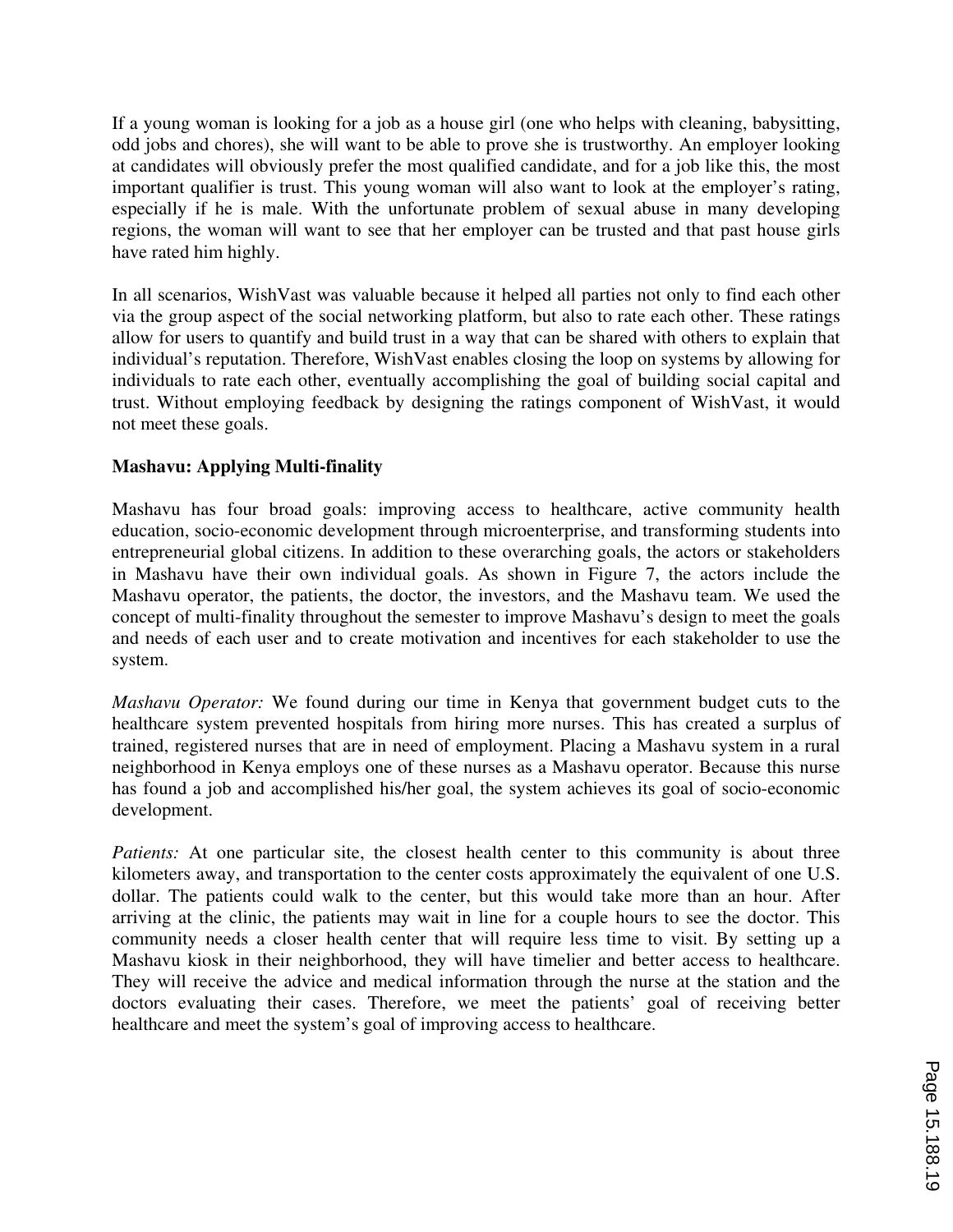

Figure 7: Goals of the various stakeholders of the Mashavu system

*Doctor:* Due to the high demand for the relatively few doctors, doctors can spend only a short amount of time with each patient. Patients rarely see the doctor for checkups, visiting only when they become ill. The patients often wait too long after the onset of symptoms to see the doctor, causing their problem to become more severe and complex. These doctors want their patients to better understand their health issues, but have too little time to educate their patients. A Mashavu station in the surrounding communities would alleviate the doctor from the long lines of patients to see and allow the doctor to spend more time educating the patients.

*Investor:* Although each investor in Mashavu may have personal goals in terms of economic and social bottom lines, overall each investor wants the system to succeed and achieve its goal.

*Students:* The students' goal throughout the semester was to understand the user better in order to help the system succeed. The essence of the system lies in understanding the business aspect of Mashavu; however, in order to understand the business, the students have to understand the context in which the business lies. It is through this critical thought process that the students are receiving an opportunity to develop into entrepreneurial global citizens.

With the application of multi-finality, we learned that we must understand the users and their goals, needs, and motivations for participating in Mashavu in order to help the system succeed. By focusing upon the users of the system, we developed and improved parts of Mashavu so that the system gives each stakeholder incentive to participate and accomplishes each stakeholder's goals while simultaneously meeting the goals of Mashavu.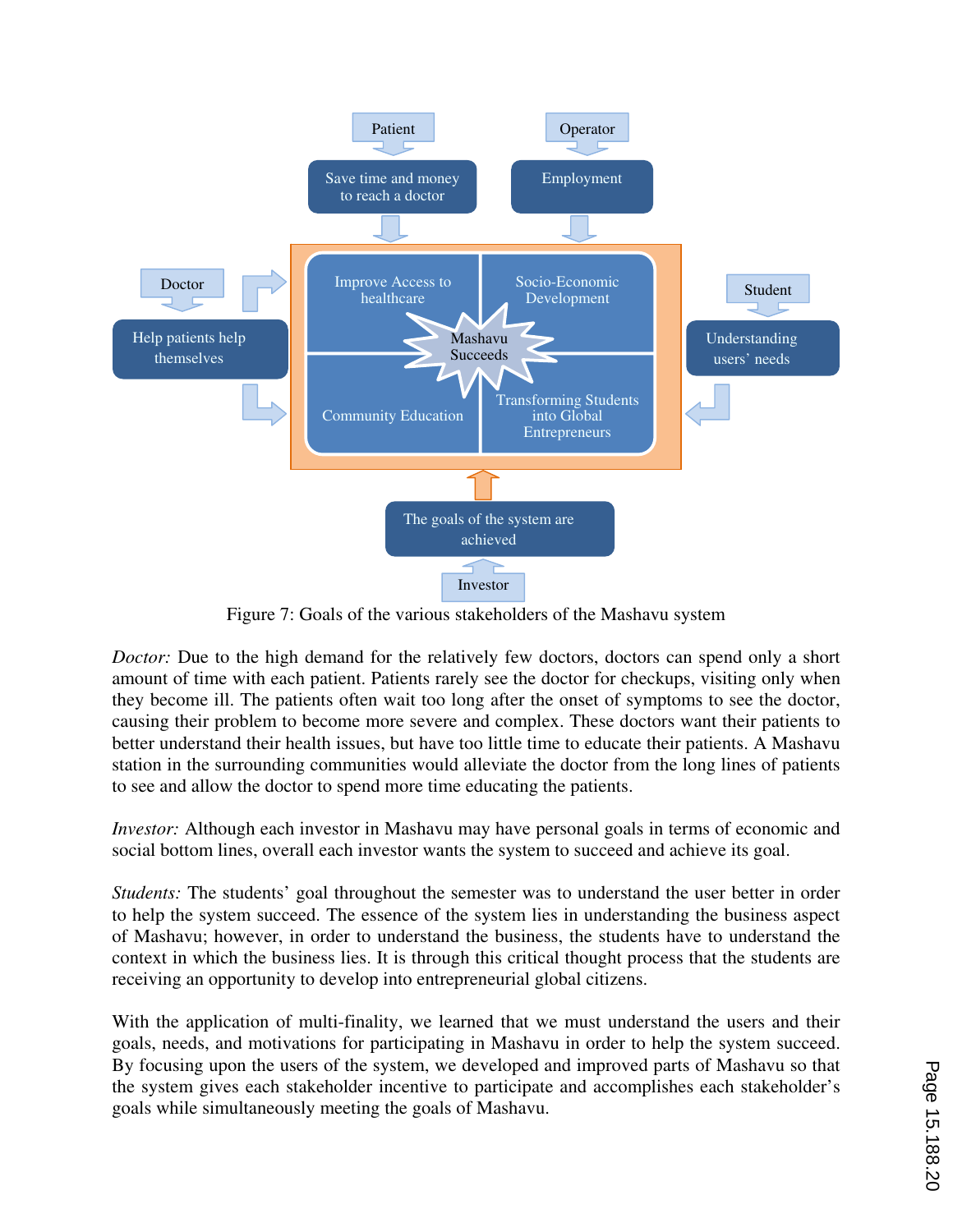### **WishVast: Applying Multi-finality**

During the WishVast system design process, we employed the tenet of multi-finality by understanding the needs and goals of the various stakeholders and designing the concept of operations and the business model so that it meets all their goals and the goals of the WishVast system at the same time. We have discussed the business model considered for WishVast in a cooperative setting that demonstrates how we incorporated multi-finality into the design process.

In an effort to remain profitable, farmers join cooperatives, or informal groups, to gain the benefits of scale—including risk mitigation, increased market leverage, and access to financial resources for capital investment that can be used to purchase processing equipment, acquire storage space, and/or perform other value addition.<sup>15</sup> Kenya has a largely agrarian economy and farmer's cooperatives are extremely popular organizations throughout the country. Cooperatives typically charge their members a small fee on a monthly or biannual basis to sustain itself and provide other valued services. We want all the cooperative members to use the WishVast communication and rating system as it can lead to more beneficial connections and transactions within the cooperative as well as with external entities. Let us consider the needs and goals of the various stakeholders in this scenario.



Figure 8: This diagram illustrates the stakeholders for which WishVast creates a win–win scenario. The center circle represents WishVast itself. All parties involved can better meet their goals, while WishVast also meets its goals.

*Cooperative Administrator Benefits:* Cooperatives already have dues associated with them, and it is very difficult for administrators to collect the dues from members. To use WishVast, members must pay WishVast fees. It is even more difficult for WishVast to go door-to-door to collect the WishVast fees. Instead of the users paying the WishVast fees individually, the cooperative can sign up all the members as users and pay (for example) \$1.00 for each user for every six months. The cooperative would then assess this additional \$1.00 fee to each of its members. If members do not pay, their WishVast account would be disabled and they would not receive messages or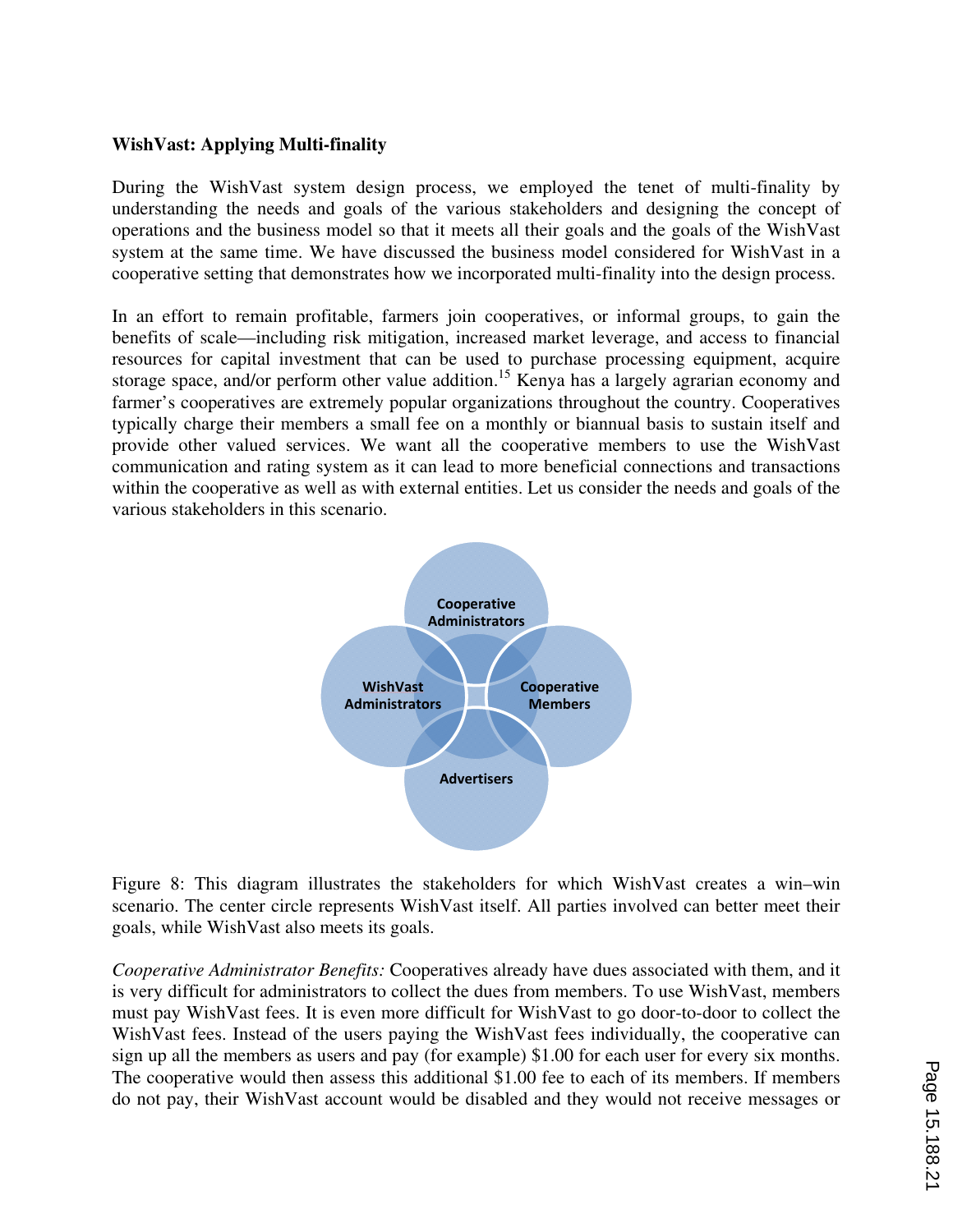ratings. Assuming that the cooperative members really want these messages and ratings, there is an incentive to pay their normal cooperative fees on time. Therefore, WishVast helps the cooperative collect its dues on time without having to go door-to-door and at the same time also collects its own fees.

*Cooperative Member Benefits:* Members of geographically dispersed cooperatives have a difficult time communicating with each other. With WishVast, they would all be in one group and would be reachable via SMS text messaging. This would help the members to communicate individually or as a group for the purposes of their coffee cooperative or also to communicate about other things now that they are connected. They can also receive advertisements from related companies (fertilizer, logistics, etc) on their cell phones for free and rate these companies after transactions. They can also look up the ratings accrued by the various companies and make informed decisions on their own business dealings.

*Advertiser Benefits:* If a cooperative group is connected with WishVast, advertisers can have targeted access to these members. Members of the cooperative could choose whether or not to opt-in to receive advertisements relevant to their group (e.g., fertilizer for coffee growers, etc.). By opting-in, the members of the cooperative could receive free SMS credit (paid by the advertiser) to use for whatever they want. The advertiser gets the benefit of only advertising to people for whom the ads would be relevant, and the only cost is the small fee of an SMS credit for the members (or potentially the WishVast fees for the members).

*WishVast Administrator Benefits:* WishVast administrators would be able to make money and continue operating WishVast as a sustainable business. The social needs would also be met because the WishVast users would be exchanging ratings to continue building social capital and trust, the ultimate goal for WishVast.

By applying systems thinking methodology, the design presents a win–win situation for all the WishVast stakeholders: cooperative administrators, cooperative members, advertisers, and WishVast administrators. With this design, many objectives are achieved via the same set of inputs. If only one stakeholder is not meeting their goals, the system will fail. This is made especially complex with a venture like WishVast, which has a double bottom line to be an economically sustainable business and also provide social benefits to rural communities. In order for the economic bottom line to succeed, human kindness and favors cannot be part of the design process; the robustness of the system must be rooted in financial sustainability.

## **Conclusion**

Mashavu and WishVast are examples of technology-based social ventures whose concept of operations were made more robust by the application of the three key tenets of systems thinking: 1) employing regulation via feedback to ensure that the system is actually working; 2) defining systems by their interactions and their parts; and 3) understanding that systems exhibit multifinality. These tenets of systems thinking were applied in classroom settings by allowing students to investigate the intricate complexities of the healthcare and poverty challenges in East Africa and design innovative solutions that meet the needs of the diverse stakeholders. The students' awareness that this was not merely an academic exercise but the system was actually being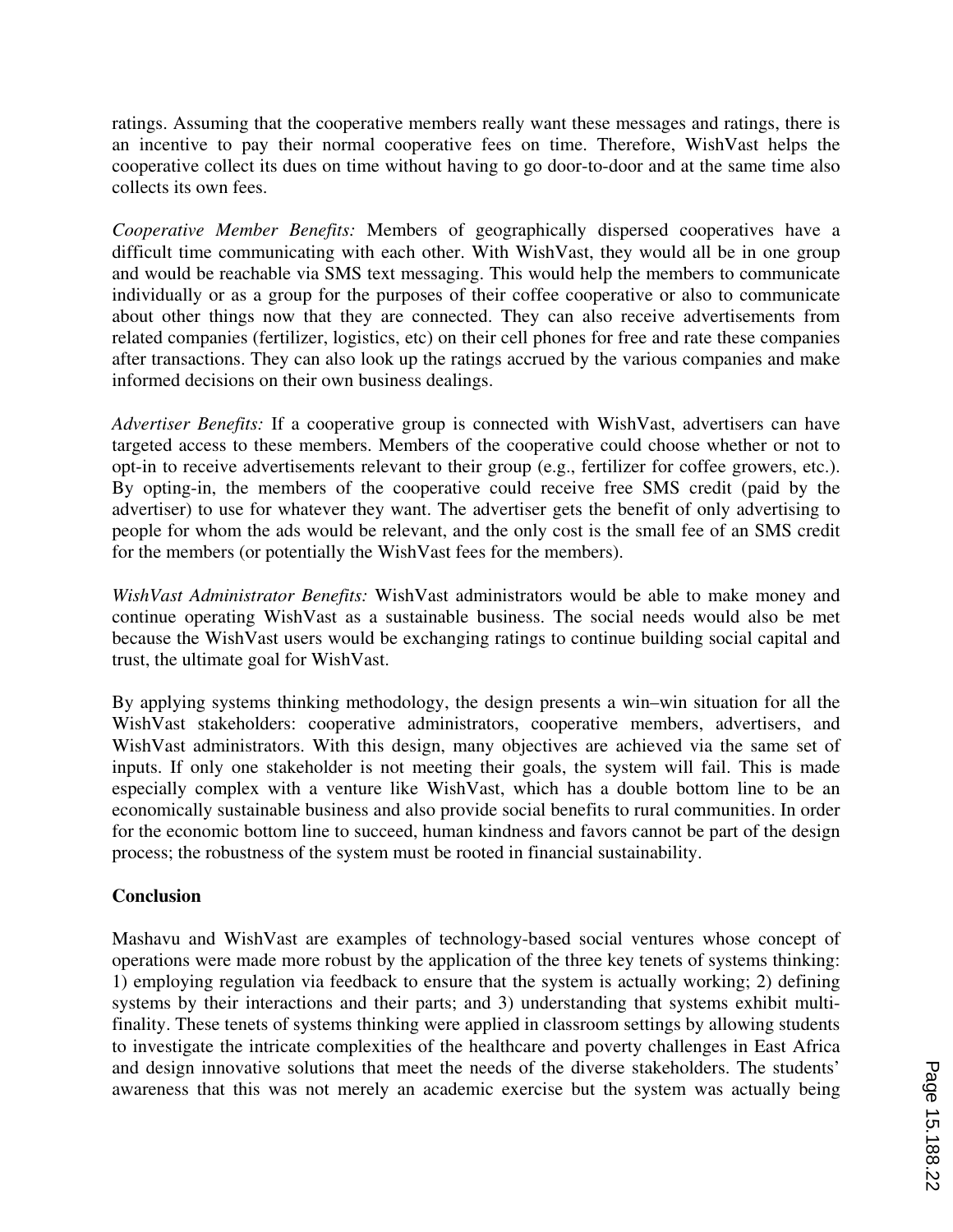designed for testing, implementation, and eventual commercialization in Kenya was a significant motivator.

The students learned many valuable lessons through participation in these ventures. By learning to understand the tenets of system thinking, the eventual system design will hopefully benefit both the end users and the students. By applying systems thinking to develop solutions, students were able to understand the context better and learn to employ regulation via feedback to ensure that the system is actually working, define systems by their interactions and their parts, and employ the concept of multi-finality to develop and articulate win-win situation for the various stakeholders.

The opportunity for students to actually get their hands dirty in designing and developing a solution allows for a new level of learning. Students saw this approach as more of a journey, and when dealing with the intricacies of understanding the systems, they began to see connections of these systems to their own lives, thus developing in professional as well as personal spheres. Through this experience, students developed as systems thinkers and learned to integrate ideas, concepts, knowledge, and evidence across disciplinary boundaries. They learned to explore diverse perspectives and dimensions of the challenges and attempt to design sustainable solutions by complementing conventional problem-solving methodologies with their own techniques derived from the systems philosophies that they internalized. The systems thinking approach to problem-solving provided the students in this multidisciplinary class a compelling context to advance from multi-dimensionality to multi-finality in their quest for designing sustainable solutions to address some of the most compelling challenges facing humanity.

#### **Bibiography:**

- 1. **Riddell, Roger.** *Does Foreign Aid Really Work?* Oxford : Oxford University Press, 2007.
- 2. **Senge, Peter.** *The Fifth Discipline: The Art and Practice of the Learning Organization.* s.l. : Doubleday Business, 1990.
- 3. **European Centre for Development Policy Management.** *Workshop on Systems Thinking and Capacity Development: Some Concepts and Operational Considerations.* Maastricht : s.n., 2005.
- 4. International Institute for Educational Planning. Co-ordinating education during emergencies and reconstruction: challenges and responsibilities. Paris: UNESCO, 2004
- 5. **Mehta, Khanjan.** "Lessons from the Field: Setting up a windmill based business in rural Kenya." *Proceedings of the NCIIA 12th Annual Meeting.* Dallas, TX: NCIIA, 2008. 169-177.
- 6. **Wikipedia.** Systems Thinking. [Online] 2010. http://en.wikipedia.org/wiki/Systems\_thinking.
- 7. **Mehta, Khanjan and Colledge, Thomas.** Humanitarian Engineering and Social Entrepreneurship. [Online] 2010. http://www.engr.psu.edu/hese/.
- 8. **Mehta, Khanjan, Mary Lynn Brannon, Sarah Zappe, Thomas Colledge** "eplum Model of Student Engagement: eplum Model of Student Engagement: Expanding non-travel based Global Awareness, Multidisciplinary Teamwork and Entrepreneurial Mindset Development." *Proceedings of the ASEE Annual Conference.* Louisville, Kentucky: ASEE, 2010.
- 9. **World Health Organization.** WHO Statistical Information System. [Online] 2008. http://www.who.int/whosis/en.
- 10. **Mashavu Team.** Mashavu: Networked Health Solutions for the Developing World. [Online] 2010. www.mashavu.com.